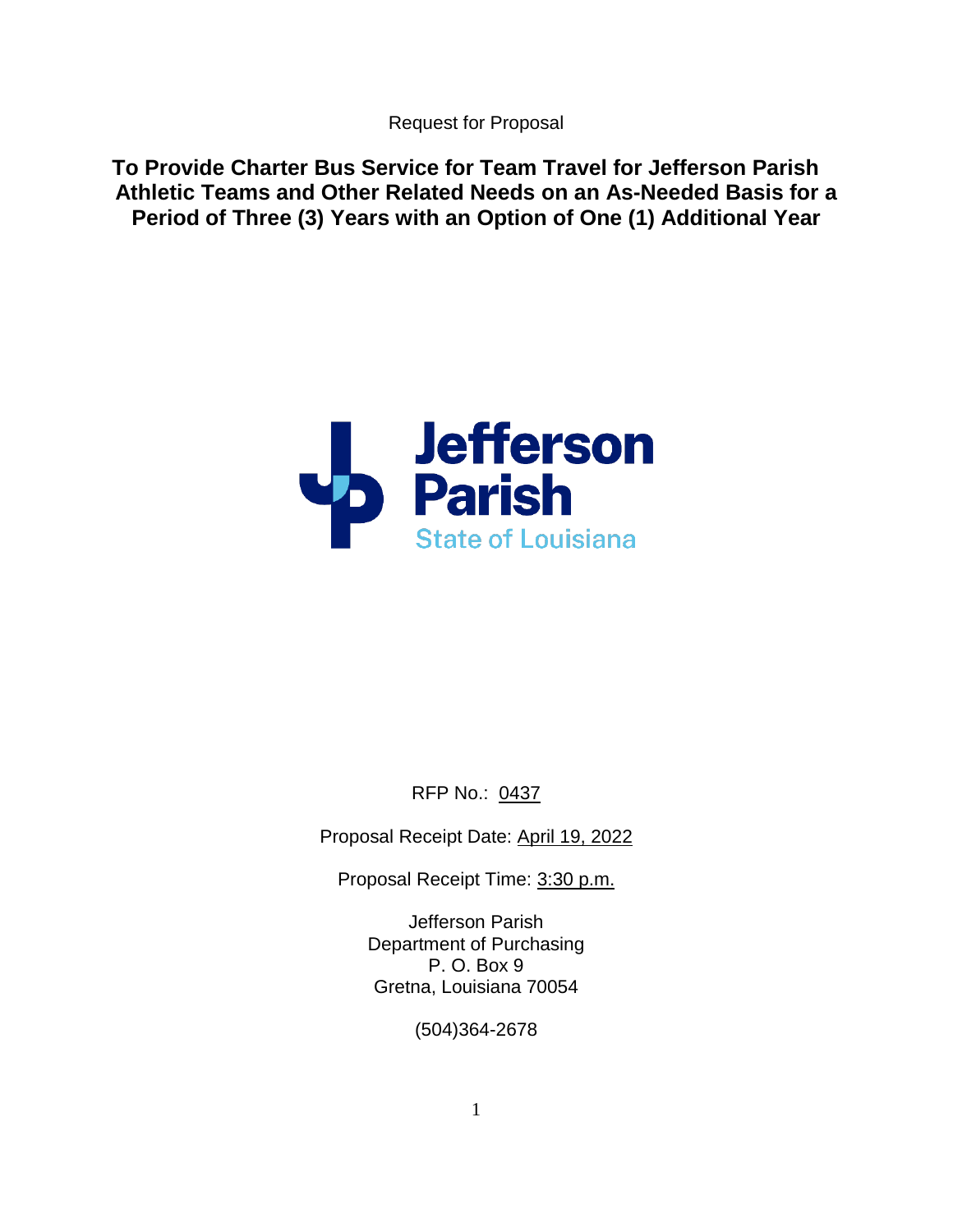# TABLE OF CONTENTS

## PART I ADMINISTRATIVE AND GENERAL INFORMATION

| 1.22 Standard Terms and Conditions and Non-negotiable Contract Terms  11 |  |
|--------------------------------------------------------------------------|--|
|                                                                          |  |
|                                                                          |  |
|                                                                          |  |
|                                                                          |  |
|                                                                          |  |
|                                                                          |  |
|                                                                          |  |
|                                                                          |  |
|                                                                          |  |
|                                                                          |  |
| 1.33 Payment for Services                                                |  |
|                                                                          |  |
|                                                                          |  |
|                                                                          |  |
|                                                                          |  |
|                                                                          |  |
|                                                                          |  |
|                                                                          |  |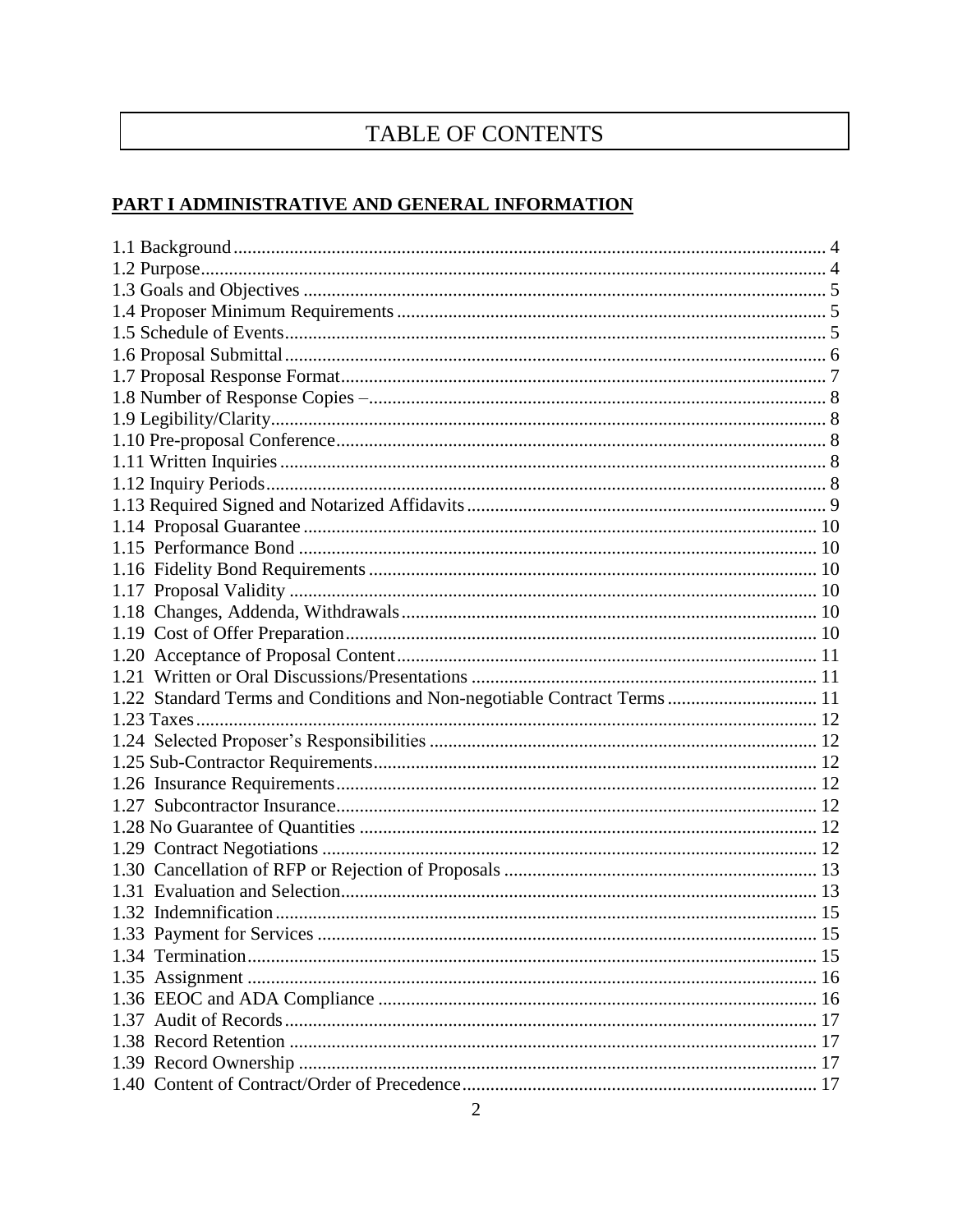# PART II SCOPE OF WORK/SERVICES

# PART III FEDERAL CONTRACT PROVISIONS

# **PART IV EVALUATION**

|--|--|--|--|

# PART V. PERFORMANCE STANDARDS

| <b>ATTACHMENT "A" – Insurance Requirements</b>                  |  |
|-----------------------------------------------------------------|--|
| ATTACHMENT "B" – Pricing Schedule                               |  |
| <b>ATTACHMENT</b> – Signature Page                              |  |
| <b>ATTACHMENT</b> – Corporate Resolution                        |  |
| <b>ATTACHMENT</b> – Request for Proposal Affidavit Instructions |  |
| <b>ATTACHMENT</b> – Request for Proposal Affidavit              |  |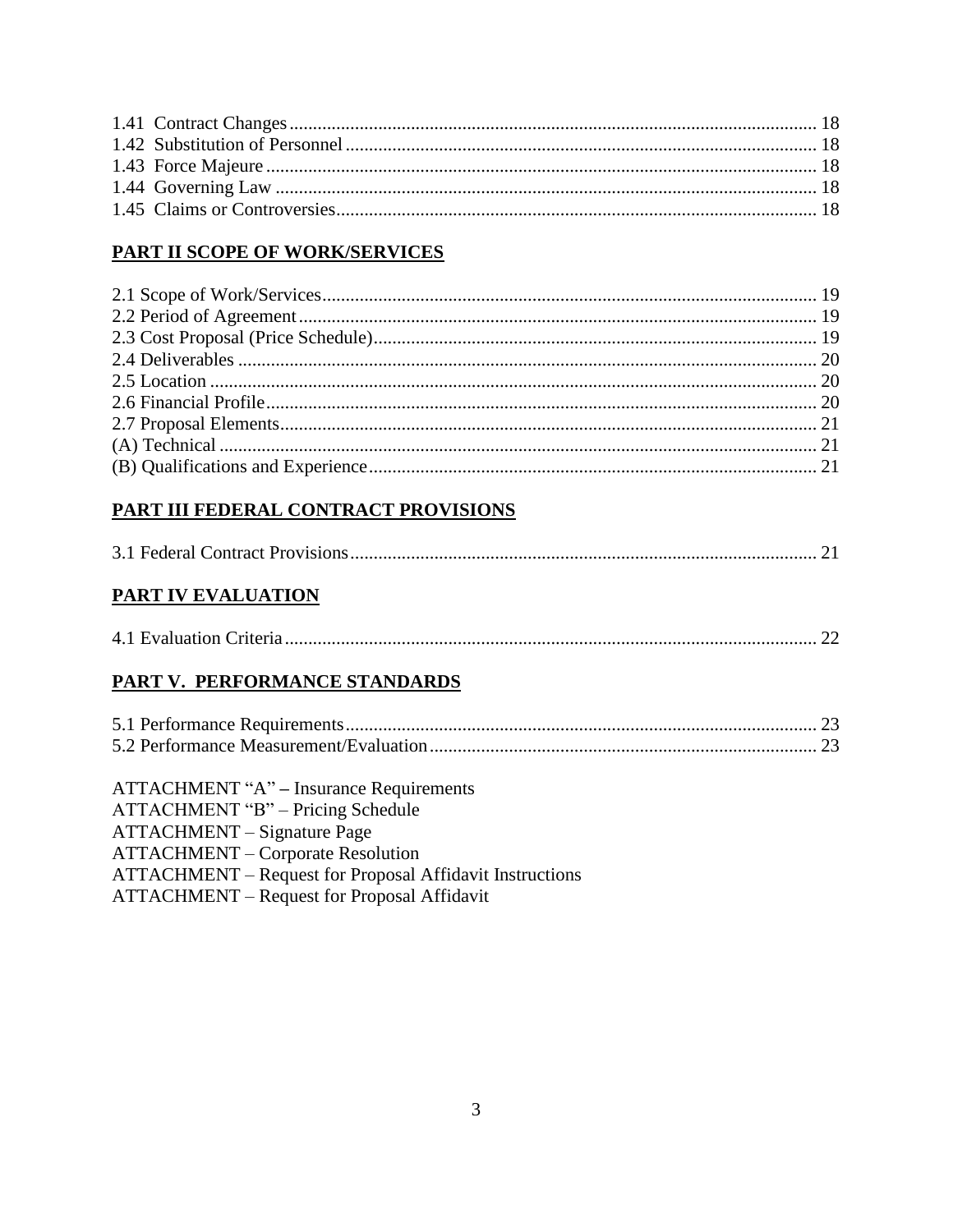#### **REQUEST FOR PROPOSAL**

#### **TO PROVIDE CHARTER BUS SERVICE FOR TEAM TRAVEL FOR JEFFERSON PARISH ATHLETIC TEAMS AND OTHER RELATED NEEDS ON AN AS-NEEDED BASIS FOR A PERIOD OF THREE YEARS WITH AN OPTION OF ONE ADDITIONAL YEAR**

#### <span id="page-3-0"></span>**1.1 Background**

Each year (depending upon the success of several Jefferson Parish athletic teams), the Jefferson Parish Recreation Department supplies travel accommodations to athletic team(s) that have earned the right to participate in tournaments outside of Jefferson Parish. Charter bus services may also be used for other similar recreation-related activities. Included in these accommodations is the rental of a charter bus, and its driver, for each tournament that JPRD teams participate in for the period of that tournament. Primarily these tournaments take place in July and August, though bus services may also be used for other Jefferson Parish athletic teams and recreation-related activities **in other months** throughout the period of this agreement **and must be available upon request during those months, as described in this request**. Overnight accommodations are provided to the driver by Jefferson Parish during each stay. The buses are needed for travel to other parishes within Louisiana, states bordering Louisiana, and/or other states within the continental United States. Typically, tournaments last 4-8 days, though the amount of days of each trip is based upon the success of the team in its respective tournament. Locations and dates of the tournaments that Jefferson Parish participates in will not be known until 2- 10 days prior to each tournament. These services will be required on an as-needed basis. Projections for 2022, 2023, 2024,and 2025 are difficult because of the difficulty to determine if our athletic teams will qualify for these tournaments.

#### <span id="page-3-1"></span>**1.2 Purpose**

The purpose of this Request for Proposal (RFP) is to obtain competitive proposals as allowed by Jefferson Parish Code of Ordinances Section 2-895 et. seq. from bona fide, qualified proposers who are interested in providing Scope of Work as defined in Part II hereof. By submitting a proposal, proposer agrees to comply with all provisions of Louisiana law as well as compliance with the Jefferson Parish Code of Ordinances, Louisiana Code of Ethics, applicable Jefferson Parish ethical standards and Jefferson Parish (hereinafter sometimes referred to as the "Parish") standard terms and conditions as adopted by Jefferson Parish Council Resolution.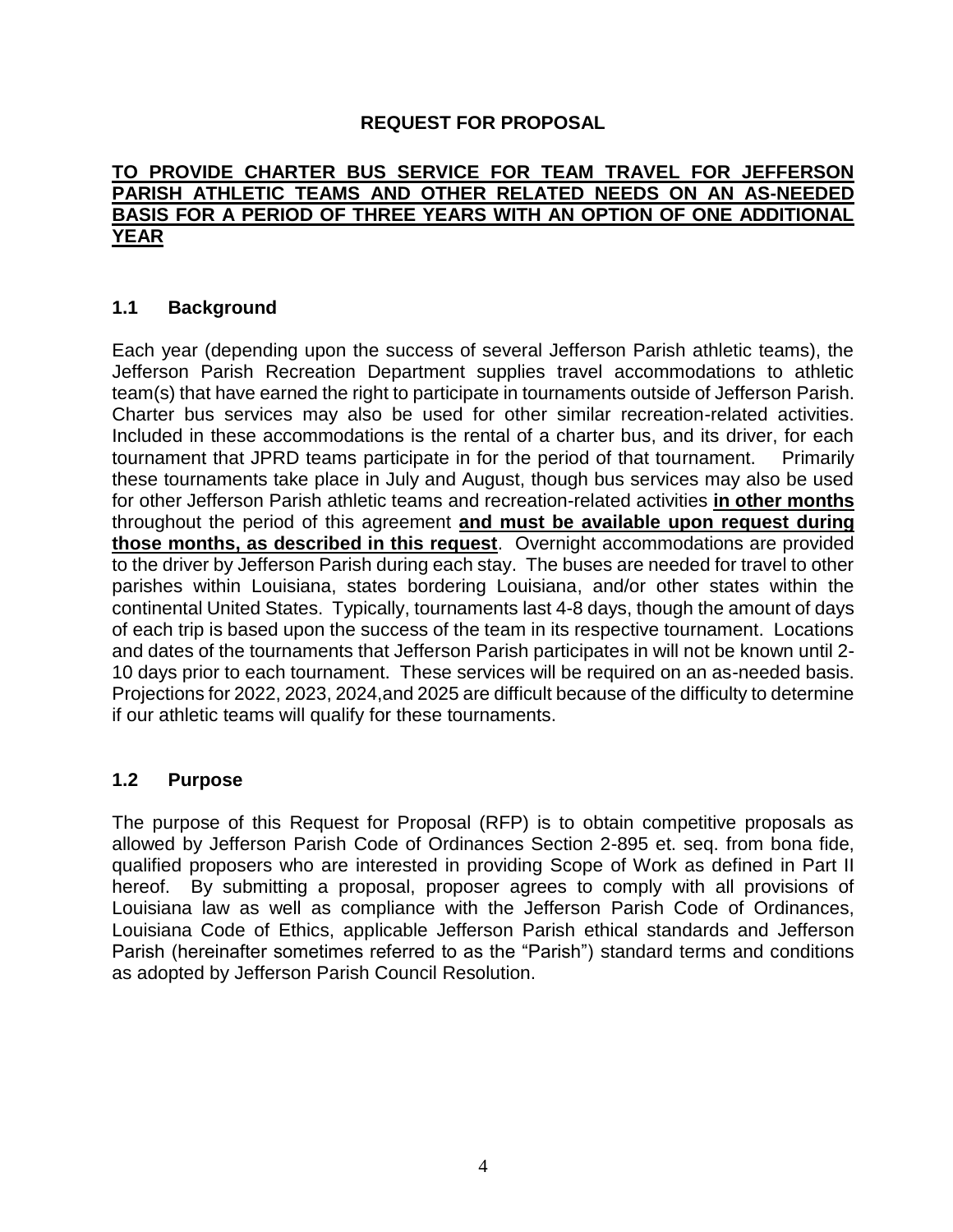#### <span id="page-4-0"></span>**1.3 Goals and Objectives**

Because of the need for a quick turn-around time from the moment that a JPRD team is made aware that it will be participating in a tournament until that team is required to depart for the tournament, the Recreation Department desires to obtain proposals for this service in advance from reputable, experienced, licensed, charter bus tour operators.

#### <span id="page-4-1"></span>**1.4 Proposer Minimum Requirements**

Firm must be experienced at providing services similar in nature and complexity to those outlined in this request for proposal; and meet the following criteria:

- a. Fully Insured as required by the Louisiana Public Service Commission
- b. Current Louisiana Public Service Commission License to operate
- c. Current Interstate Commerce Commission License to operate
- d. Provide a fully maintained and operating bus, no older than 2014
- e. Full compliance with Department of Transportation regulations
- f. Provide professionally trained and knowledgeable motor coach operators. Successful proposer shall be required to provide drivers who have been properly vetted by proposer, including pre-employment, criminal background checks searching national databases and evidencing that the driver has no felony convictions in accordance with the Louisiana Class A, B, C, D, or E Standards; pre-employment drug/alcohol screenings using certified laboratories in accordance with uniform testing standards; and driving record checks. Parish reserves the right to inspect evidence of compliance with this provision at any time prior to or during the drivers' performance of the scope of services underlying this RFP. with complete background and drug/alcohol screening
- g. Provide departure services 24 hours a day, 7 days per week, throughout all 12 months of the year, as needed; and accept reservations for each trip with, as little as, 24-hour notice
- h. Must be able to accept a Purchase Order for each service with payment to follow upon receipt of invoice.

#### <span id="page-4-2"></span>**1.5 Schedule of Events**

Date Time (CST)

1. RFP posted on-line at [www.jeffparishbids.net](http://www.jeffparishbids.net/) 2/23/2022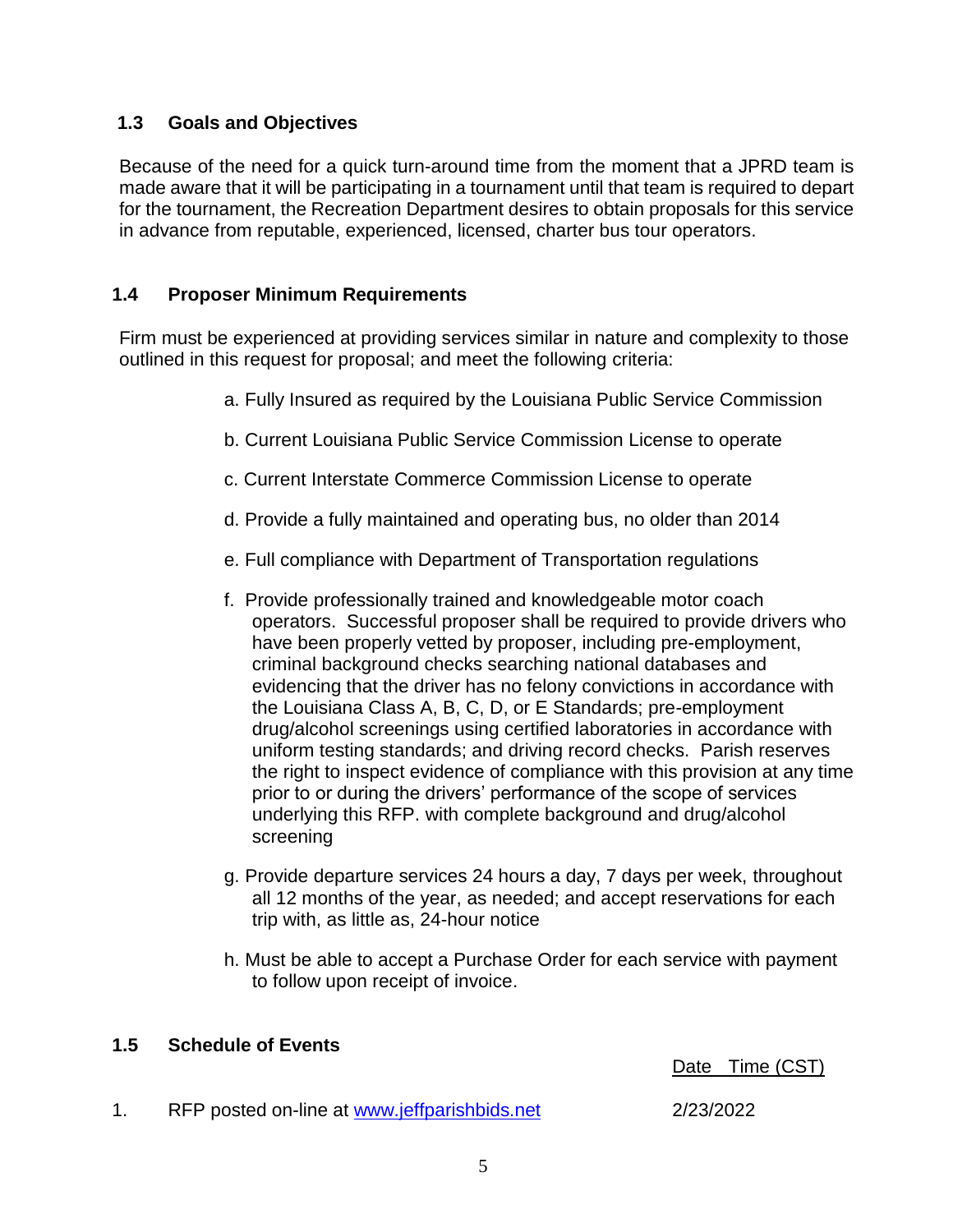| 2. | Pre-Proposal Conference (if required)   | N/A                  |
|----|-----------------------------------------|----------------------|
| 3. | Deadline to receive written inquiries   | 4/5/2022             |
| 4. | Proposal Receipt Date and Time          | 4/19/2022 at 3:30 PM |
| 5. | <b>RFP Evaluation Committee Meeting</b> | TBD                  |

Proposers are encouraged to check the general information board in the General Government Building located at 200 Derbigny St., Gretna and the Joseph S. Yenni Building located at 1221 Elmwood Park Blvd., Jefferson. Additionally, proposers may check for meeting information posted on the Jefferson Parish website.

| 6. | Council Selection via resolution     | To be scheduled |
|----|--------------------------------------|-----------------|
|    | Contract Ratification via resolution | To be scheduled |

## **NOTE: The Parish of Jefferson reserves the right to deviate from these dates.**

#### <span id="page-5-0"></span>**1.6 Proposal Submittal**

All proposals including mandated affidavits in accordance with Section 2-895 of the Jefferson Parish Code of Ordinances shall be received by the Jefferson Parish Purchasing Department *no later than date and time shown in the Schedule of Events in order to be considered responsive.*

#### *Important – Clearly mark outside of envelope, box or package with the following information and format:*

- Proposal Name: To Provide Charter Bus Service for Team Travel for Jefferson Parish Athletic Teams and Other Related Needs on an As-Needed Basis for a Period of Three (3) Years with an Option of One (1) Additional Year
- Proposal No. 0437
- Proposal Receipt Date and Time: April 19, 2022 at 3:30 PM

Proposals will **only** be received **online through Central Bidding. Central Bidding can be accessed by visiting either [www.jeffparishbids.net](http://www.jeffparishbids.net/) or [www.centralbidding.com.](http://www.centralbidding.com/) All proposers will be required to register with Central Bidding. Jefferson Parish proposers are able to register for free by accessing the following link: [www.centralbidding.com/registration.](http://www.centralbidding.com/registration)**

Proposer is solely responsible for the timely **submission** of its proposal. Late proposals will not be accepted.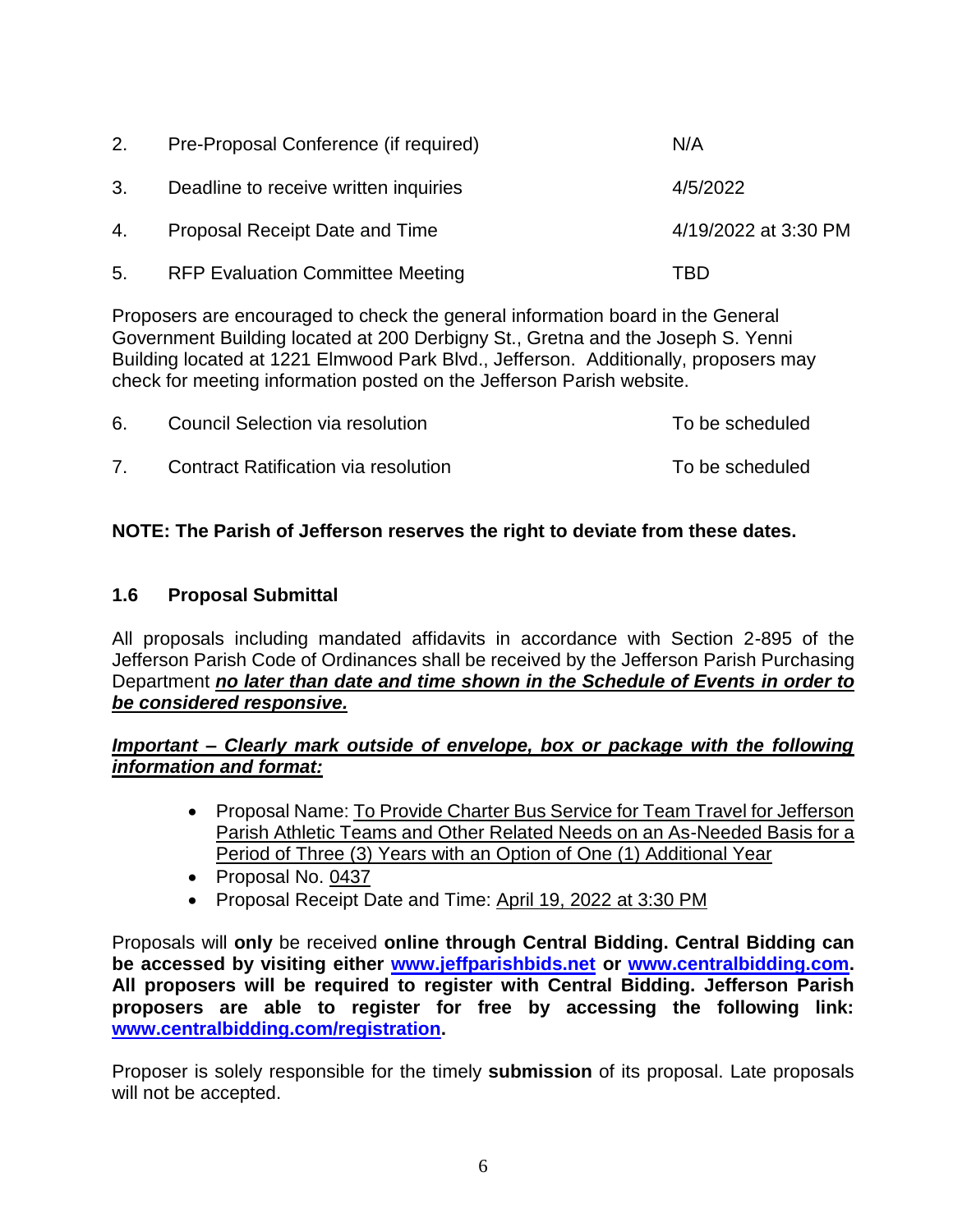**PROPOSALS SHALL NOT BE OPENED PUBLICLY. Cost proposals and/or price schedules shall be submitted in separate, sealed online envelopes as notated on the Central Bidding page as Pricing Attachments and will remain sealed until the RFP Evaluation Committee meeting has completed scoring the technical portion of the submission. COST PROPOSALS/PRICES SHALL NOT BE READ UNTIL THE COMPLETION OF THE TECHNICAL EVALUATION. Cost proposals/prices shall be worth twenty-five percent (25%) of the total points assigned. Evaluation of cost proposals/price schedules shall take place after technical evaluation has been completed.**

#### <span id="page-6-0"></span>**1.7 Proposal Response Format**

Proposals submitted for consideration should follow the format and order of presentation described below:

- A. Cover Letter: Containing summary of Proposer's ability to perform the services described in the RFP and confirms that Proposer is willing to perform those services and enter into a contract with the Parish. The letter shall be signed by a person having authority to commit the Proposer to a contract. If proposer is an agency, corporation, partnership or other legal entity, the president, vice-president, secretary or treasurer, or an authorized agent shall sign the proposal, **and** satisfactory evidence of the authority of the person signing for the agency, corporation, partnership or other legal entity shall be attached to the proposal. A sample corporate resolution may be downloaded from the Purchasing Department webpage of the Jefferson Parish website.
- B. Table of Contents: Organized in the order cited in the format contained herein.
- C. Proposer Qualifications and Experience: History and background of Proposer, financial strength and stability, including but not limited to financial status with related services to government entities existing customer satisfaction, demonstrated volume of merchants, etc.
- D. Technical Proposal: Illustrating and describing compliance with the RFP requirements defined in the Scope of Work/Services (Part II) and Proposer Qualifications.
- E. Innovative Concepts: Present innovative concepts, if any, not discussed above for consideration.
- F. Cost Proposal: Proposer's fees and other costs shall be submitted in a separate sealed envelope with proposal submission in accordance with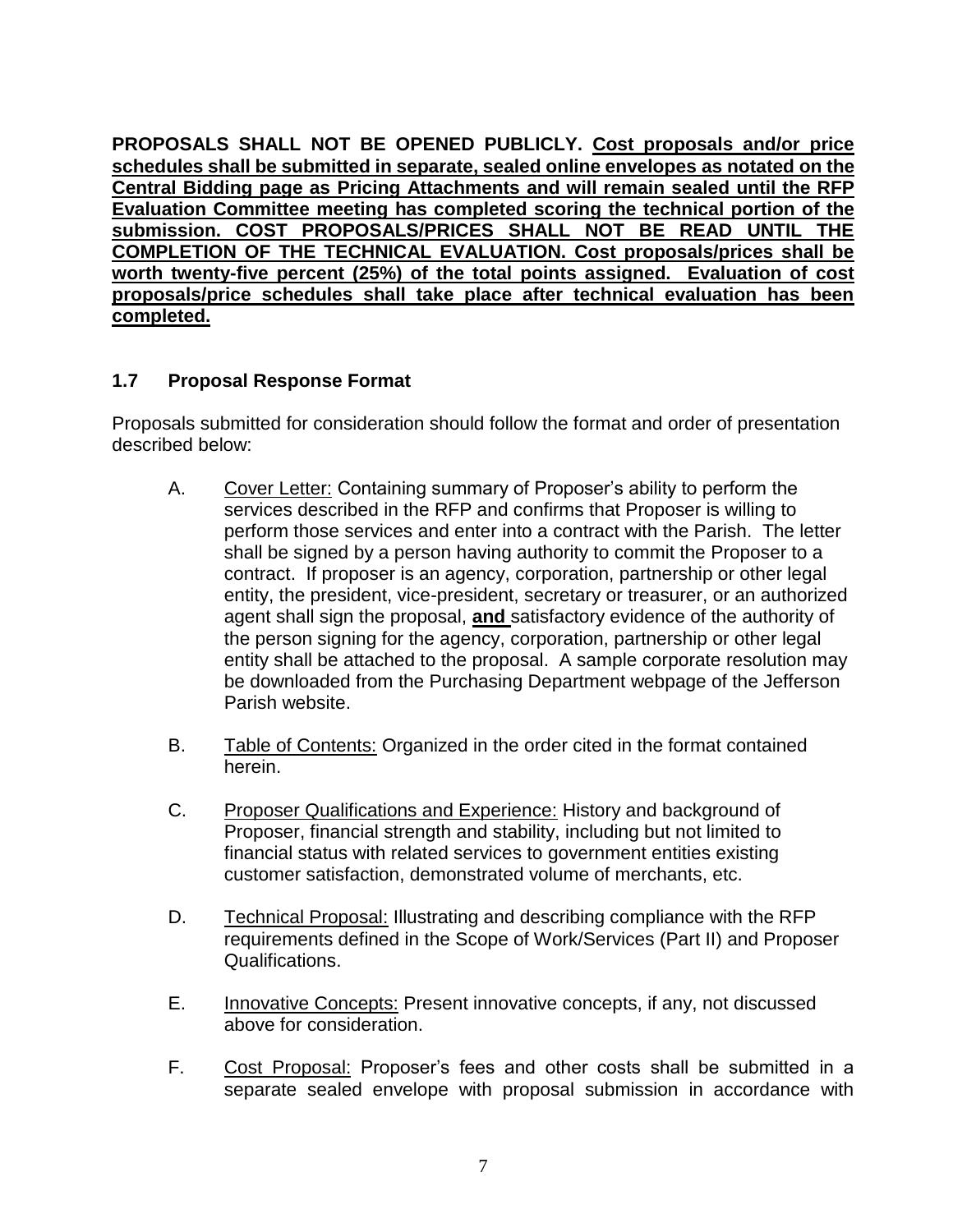section 1.3 above. This cost proposal shall include any and all costs the Proposer wishes to have considered in the proposed contractual arrangement with the Parish of Jefferson. Cost shall be worth twenty-five percent (25%) of the total points assigned. Evaluation of cost shall take place after technical evaluation has been completed.

G. Financial Profile: Firms are requested to submit documentation from the past one year demonstrating firm's financial stability. Documentation may include audited financial statements including balance sheets, income statements, documentation regarding retained earnings, assets, liabilities, etc.

#### <span id="page-7-0"></span>**1.8 Number of Response Copies –**

Each proposer shall submit one (1) **online** signed original proposal, including mandatory affidavits (signed and properly notarized) in original format. PDF files are **preferred**. Cost proposals *should not* be included in the **Technical portion of your submission.**

# <span id="page-7-1"></span>**1.9 Legibility/Clarity**

Proposals submitted in response to the requirements of this RFP in the formats requested are desirable with all questions answered in as much detail as practicable. The proposal shall demonstrate an understanding of the requirements. Proposals shall be prepared simply and economically, providing straightforward, concise descriptions of the proposer's ability to meet the requirements of the RFP. Each proposer is solely responsible for the accuracy and completeness of its proposal.

#### <span id="page-7-2"></span>**1.10 Pre-proposal Conference**

Not required for this RFP.

#### <span id="page-7-3"></span>**1.11 Written Inquiries**

The Parish shall only consider written and timely communications from proposers. No negotiations, decisions, or actions shall be binding as a result of any oral discussions with any Parish employee or Parish consultant. Answers to questions that materially change or substantially clarify the RFP shall be addressed by addendum and provided to all prospective proposers.

# <span id="page-7-4"></span>**1.12 Inquiry Periods**

An initial inquiry period is hereby firmly set for all interested proposers to perform a detailed review of the RFP documents and to submit any written questions relative thereto. *Without*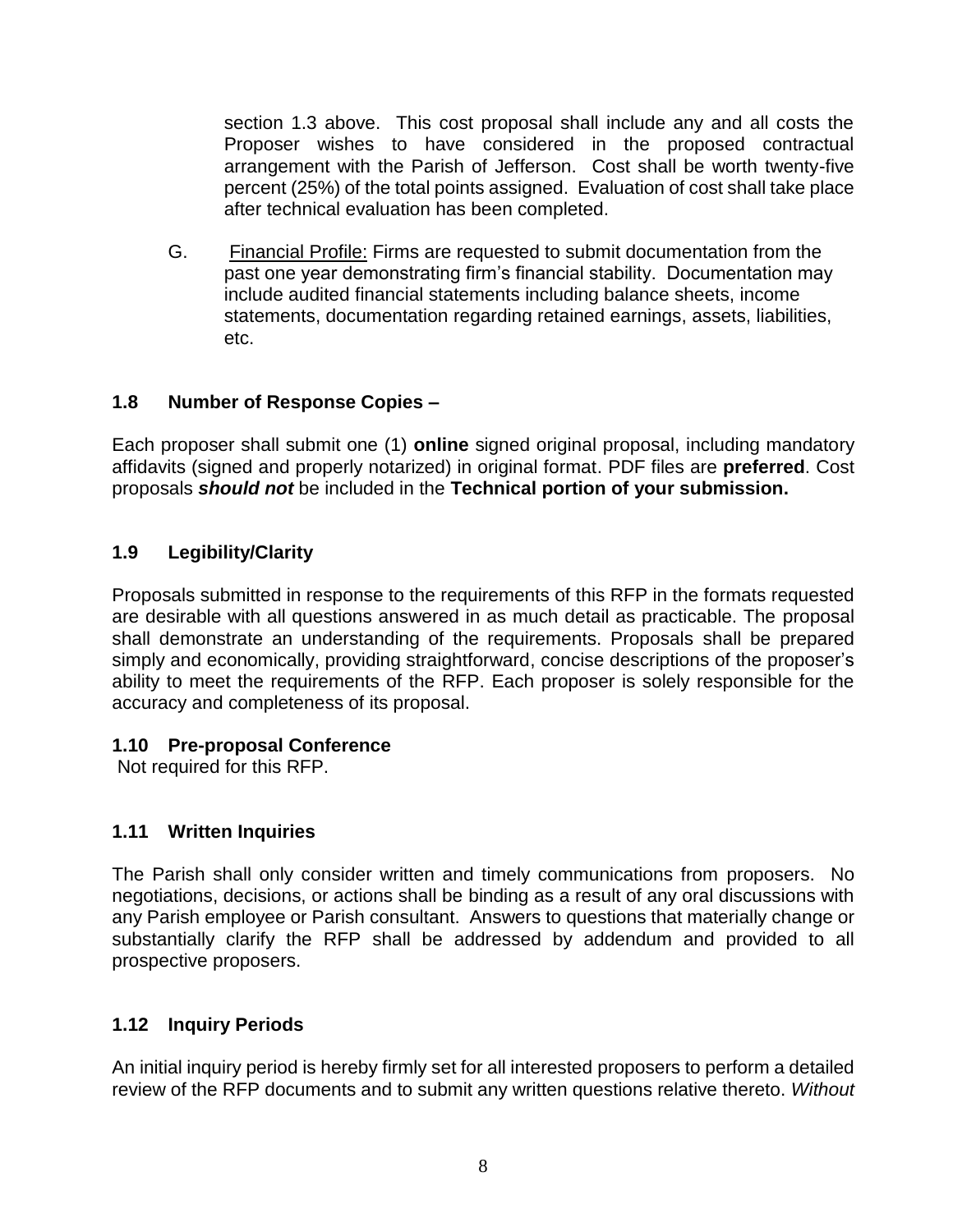*exception*, all questions MUST be in writing (even if an answer has already been given to an oral question during the Pre-proposal conference) and received by the close of business on the Inquiry Deadline date set forth in the Schedule of Events. Initial inquiries shall not be entertained thereafter. All official responses to inquiries will be communicated in the form of an addendum.

The Parish of Jefferson shall not and cannot permit an open-ended inquiry period, as this creates an unwarranted delay in the procurement cycle and operations of our agency and departments. The Parish of Jefferson reasonably expects and requires responsible and interested proposers to conduct their in-depth proposal review and submit initial inquiries in a timely manner.

A final 3-day inquiry period may be granted, if additional questions or requests for clarification are received as a result of an addendum. Questions relative to the addendum shall be submitted no later than 3:30 P.M., three (3) full business days from the date the addendum is posted. If necessary, another addendum will be issued to address any final questions received. Thereafter, all proposal documents, including but not limited to the specifications, terms, conditions, plans, etc., will stand as written and/or amended clarified by any addendum issued as a result of the final inquiry period.

Said written inquiries submitted by the proposer shall clearly cross-reference the relevant RFP section. The Parish shall only respond to those inquiries received by the established deadline. Answers to questions that change or substantially clarify the solicitation shall be issued by addendum and provided to all prospective proposers.

Inquiries in accordance with this section may be delivered by e-mail or **posted on the Central Bidding site**:

Phone: (504) 364-2682 Buyer Email: *[sduffy@jeffparish.net](mailto:sduffy@jeffparish.net)* Buyer Name: Ms. Sidney Duffy

#### <span id="page-8-0"></span>**1.13 Required Signed and Notarized Affidavits**

**Affidavits in accordance with Section 2-895 et. seq. of the Jefferson Parish Code of Ordinances are required with proposal submission.** For the convenience of vendors, these affidavits have been combined into one form entitled, *Request for Proposal Affidavit.* **This affidavit (Request for Proposal Affidavit) must be completed, signed, properly notarized and submitted in its original format with the proposal submission. Failure to submit or properly execute the RFP Affidavit will result in the proposal being deemed non-responsive in accordance with Section 2-895(b) of the Jefferson Parish Code of Ordinances.**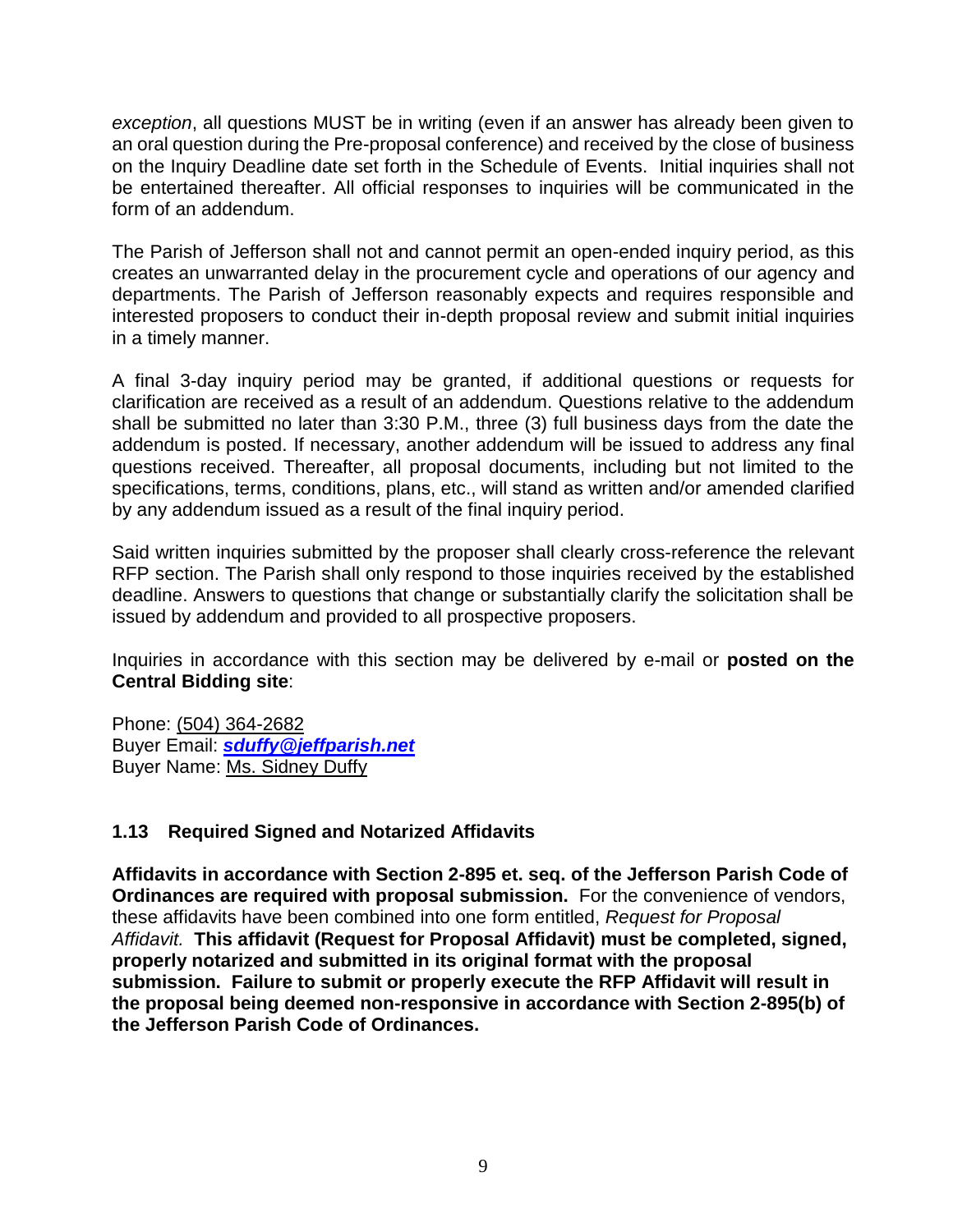All proposers who submit a proposal with Jefferson Parish or with any of its agencies, divisions or special districts must identify all subcontractors and persons, excluding full time employees of the proposer, who would assist in providing services or materials under the proposal or who would share in any fees, commissions or other remuneration under the proposal. Substitutions or subsequent addition of subcontractor(s) or other persons to this RFP and any ensuing contract must be requested in writing and approved by Council resolution. Said written request shall provide to the detailed justification of the compelling need for such addition substitution.

#### <span id="page-9-0"></span>**1.14 Proposal Guarantee**

Not required for this RFP.

#### <span id="page-9-1"></span>**1**.**15 Performance Bond**

Not required for this RFP.

#### <span id="page-9-2"></span>**1.16 Fidelity Bond Requirements**

Not required for this RFP.

#### <span id="page-9-3"></span>**1.17 Proposal Validity**

All proposals shall be irrevocable and considered valid from the receipt date for acceptance until such time an agreement is executed.

#### <span id="page-9-4"></span>**1.18 Changes, Addenda, Withdrawals**

If the proposer needs to submit changes or revisions, proposers shall submit these in writing, signed by an authorized representative of the proposer. All addenda and changes must cross-reference the relevant RFP section. Said changes or revisions shall be delivered prior to the RFP Proposal Receipt Date and Time, and submitted in a sealed envelope to be opened contemporaneously with the proposal submission. Proposer(s) request(s) for withdrawal of proposal(s) to this RFP must be submitted in writing and received prior to the RFP Proposal Receipt Date and Time as set forth in Section 1.5, Schedule of Events.

Any proposer that submitted a proposal in response to this Requests for Proposals may protest in writing to the Director of Purchasing within 48 hours of the evaluation committee meeting. The Purchasing Director will review the complaint in conjunction with the Parish Attorney's Office who will then respond as soon as possible in writing to the proposer.

#### <span id="page-9-5"></span>**1.19 Cost of Offer Preparation**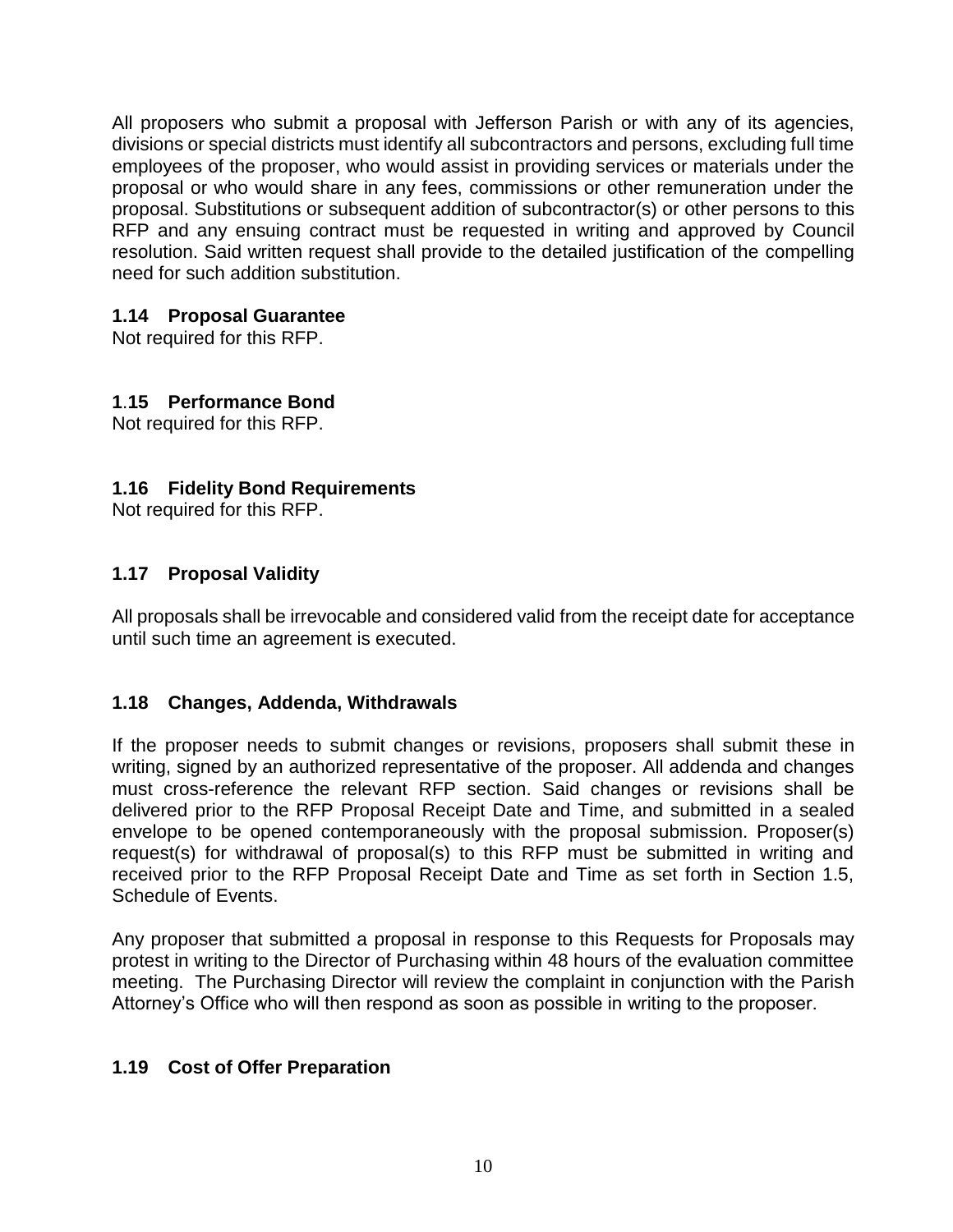All submissions in response to this RFP shall be at the sole cost and expense of the proposer and shall not be subject to reimbursement by the Parish of Jefferson.

#### <span id="page-10-0"></span>**1.20 Acceptance of Proposal Content**

Proposer's submission to this RFP shall be construed as an acceptance to be bound by the terms and conditions stated herein. Any action in contradiction of this acceptance may result in rejection by the Council.

#### <span id="page-10-1"></span>**1.21 Written or Oral Discussions/Presentations**

The Parish may conduct written or oral discussions with Proposer(s) to clarify and/or enhance the Parish's understanding of submitted material. Any commitments or representations made during these discussions, if conducted, may become formally recorded in the final contract. Conversely, the Parish may make awards based on initial offers. Neither negotiations nor changes to proposals will be allowed during these discussions.

#### <span id="page-10-2"></span>**1.22 Standard Terms and Conditions and Non-negotiable Contract Terms**

- A. The standard general terms and conditions used by the Parish of Jefferson may be found in Resolution No. 136353 (previously 113646). A copy may be obtained from the Parish Clerk's Office, 6th Floor, General Government Building, 200 Derbigny Street, Gretna, LA 70053, 364-2626. A copy of the resolution may also be downloaded by viewing the Purchasing Department webpage of Jefferson Parish's website, [www.jeffparish.net.](http://www.jeffparish.net/)
- B. Non-negotiable contract terms include but are not limited to taxes, assignment of contract, audit of records, EEOC and ADA compliance, record retention, content of contract/order of precedence, contract changes, force majeure, governing law, including ethics statements, claims or controversies, and termination based on contingency of appropriation of funds.
- C. It shall be the duty of every Parish officer, employee, department, agency, special district, board, and commission; and the duty of every contractor, subcontractor, and licensee of the Parish and the duty of every applicant for certification of eligibility for a Parish contract or program, to cooperate with the Inspector General in any investigation, audit, inspection, performance review, or hearing pursuant to Jefferson Parish Code of Ordinances Section 2-155.10 (19). By submitting a proposal, proposer acknowledges this and will abide by all provisions of the referenced Jefferson Parish Code of Ordinances.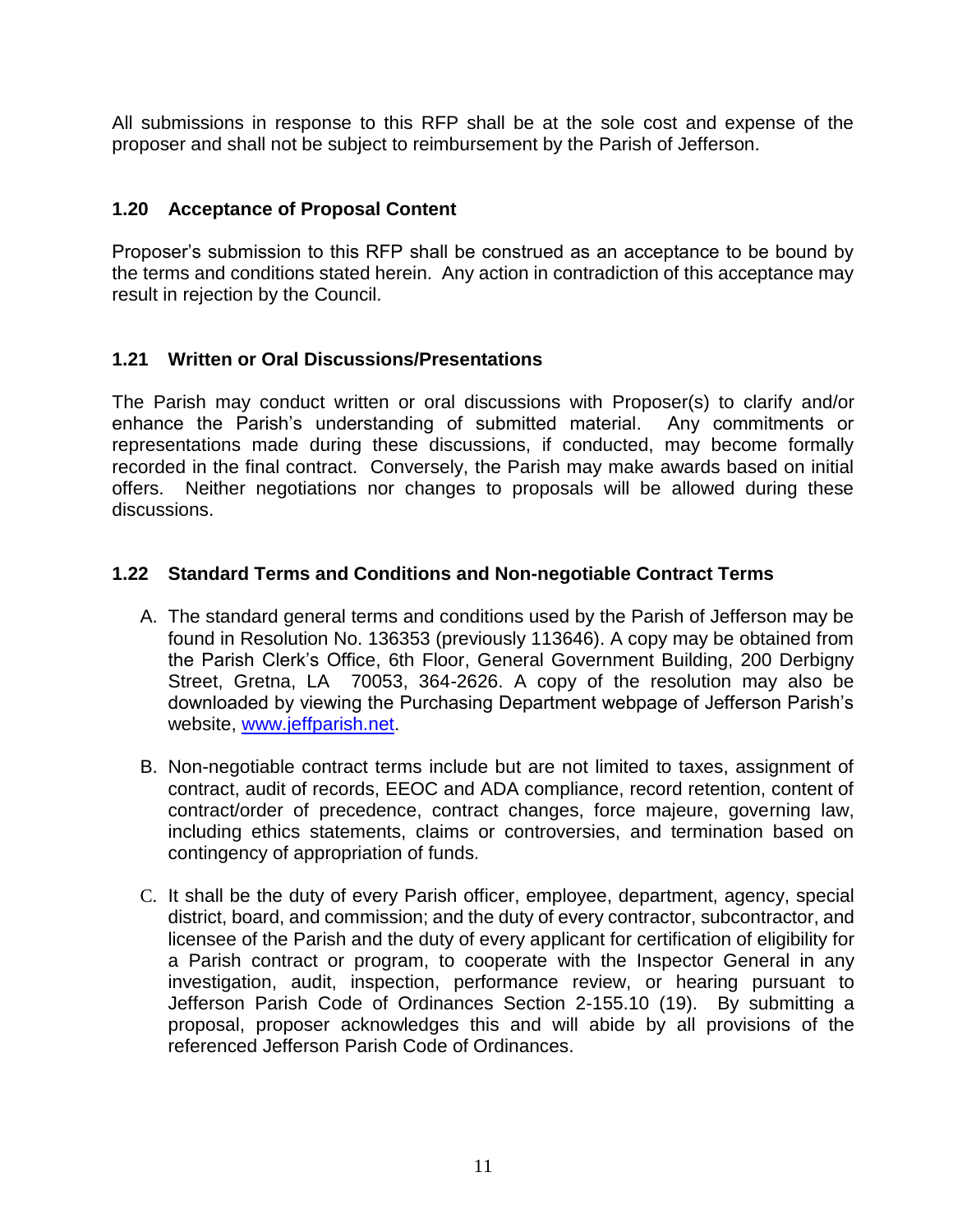## <span id="page-11-0"></span>**1.23 Taxes**

Jefferson Parish is exempt from paying sales taxes under Louisiana State Revised Statute 47:301(8)(c). All prices for purchases of supplies and materials by Jefferson Parish shall be quoted exclusive of State and Parish taxes.

#### <span id="page-11-1"></span>**1.24 Selected Proposer's Responsibilities**

The selected proposer shall be required to provide all items and services offered in his proposal. The proposer shall be the sole point of contact for all contractual matters, including payment of any and all charges resulting under the contract.

#### <span id="page-11-2"></span>**1.25 Sub-Contractor Requirements**

Not required for this RFP.

#### <span id="page-11-3"></span>**1.26 Insurance Requirements**

Proposer shall furnish the Parish with certificates of insurance evidencing mandating coverage(s) pursuant to Resolution No. 113646 and Attachment "A". A copy of Resolution No. 113646 may be downloaded from the Purchasing Department webpage on the Jefferson Parish website, [www.jeffparish.net.](http://www.jeffparish.net/)

#### <span id="page-11-4"></span>**1.27 Subcontractor Insurance**

Not required for this RFP.

#### <span id="page-11-5"></span>**1.28 No Guarantee of Quantities**

The Parish of Jefferson does not guaranty quantity or services required in the Scope of Work defined in Part II. The proposer shall provide all materials, labor, and equipment, whether specified or not, to provide a complete working system.

The quantities of items or extent of Scope of Work are estimated values. In the event a greater or lesser quantity is required, the Parish reserves the right to increase or decrease said values in accordance with the cost proposal.

#### <span id="page-11-6"></span>**1.29 Contract Negotiations**

The Parish administration shall negotiate the details of service delivery, the terms of the contract, and the contract price most advantageous to the Parish with the proposer(s)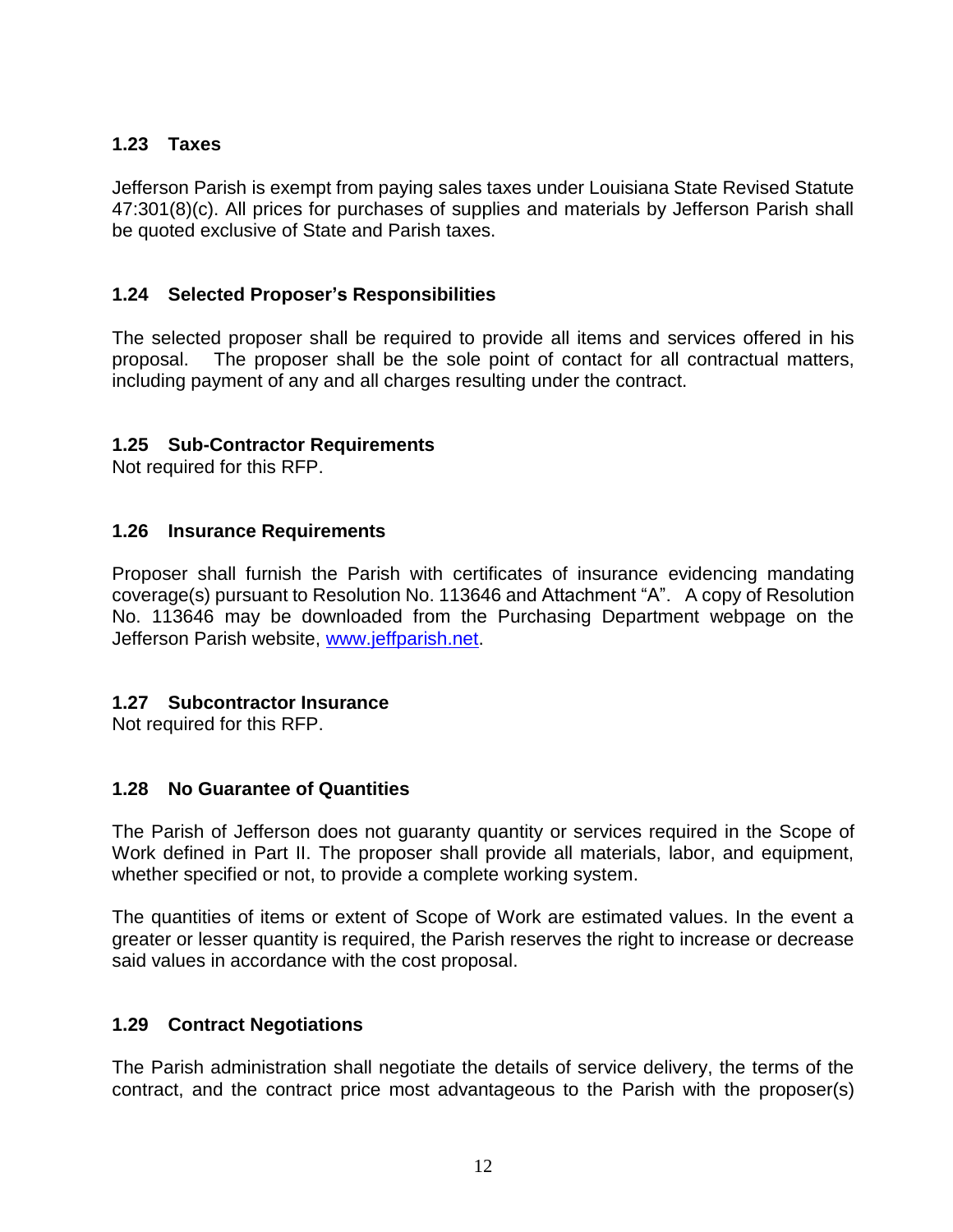selected by the Jefferson Parish Council (sometimes referred to throughout this document as the "Council") and submit the contract, in final form, to the Council for ratification. Contract negotiations are limited by section 1.22(B) Non-negotiable Contract Terms in this RFP. In the event a contract cannot be successfully negotiated, the RFP Evaluation Committee shall seek authorization from the Council to negotiate a contract with another proposer under this RFP.

## <span id="page-12-0"></span>**1.30 Cancellation of RFP or Rejection of Proposals**

In accordance with Section 2-895 of the Parish of Jefferson Code of Ordinances, the Parish through its Council may reject any or all proposals received in response to this RFP, or cancel this RFP prior to proposal Receipt Date and Time if in the best interest of the Parish.

## <span id="page-12-1"></span>**1.31 Evaluation and Selection**

In conformity with Section 2-895 of the Jefferson Parish Code of Ordinances, all proposals will be evaluated by the RFP Evaluation Committee. Before beginning the evaluation process, the Evaluation Committee must review the RFP concerning not only the task of description, but also the qualifications and the evaluation criteria. The Evaluation Committee shall be comprised of members from requesting department(s), Research and Budget, Purchasing, Finance and Legal Department (Parish Attorney's Office). The representative of the Legal Department shall act as secretary of the Evaluation Committee, and is solely responsible for disseminating all information received during the review process. Also, if deemed necessary and duly authorized by Council resolution, additional employees of Jefferson Parish may be appointed as members of the RFP Evaluation Committee. After completion and tallying of the Technical Evaluation scores, each RFP Evaluation Committee member shall sign and date his/her individual score sheet. After the secretary of the Evaluation Committee collects all individual score sheets, the Purchasing Department and the requesting department shall tally the individual scores to obtain a total technical evaluation score for each proposer. Following the tabulation of technical scores, the Purchasing Department shall open the sealed cost proposals, and shall read the pertinent portions of those cost proposals aloud. To the extent necessary, the Evaluation Committee may further review and analyze the cost proposals and/or request and receive clarification of the pricing information provided by the proposers for submission to the Council. After discussion of all price proposals, the Finance Department shall calculate the cost evaluation portion of the scoring sheet, using the pricing proposals submitted by proposers and the formula below. The cost evaluation shall constitute twenty-five percent (25%) of the total points assigned, and will be based upon standard rates submitted by the proposers. The proposer with the lowest cost shall receive the highest cost evaluation score.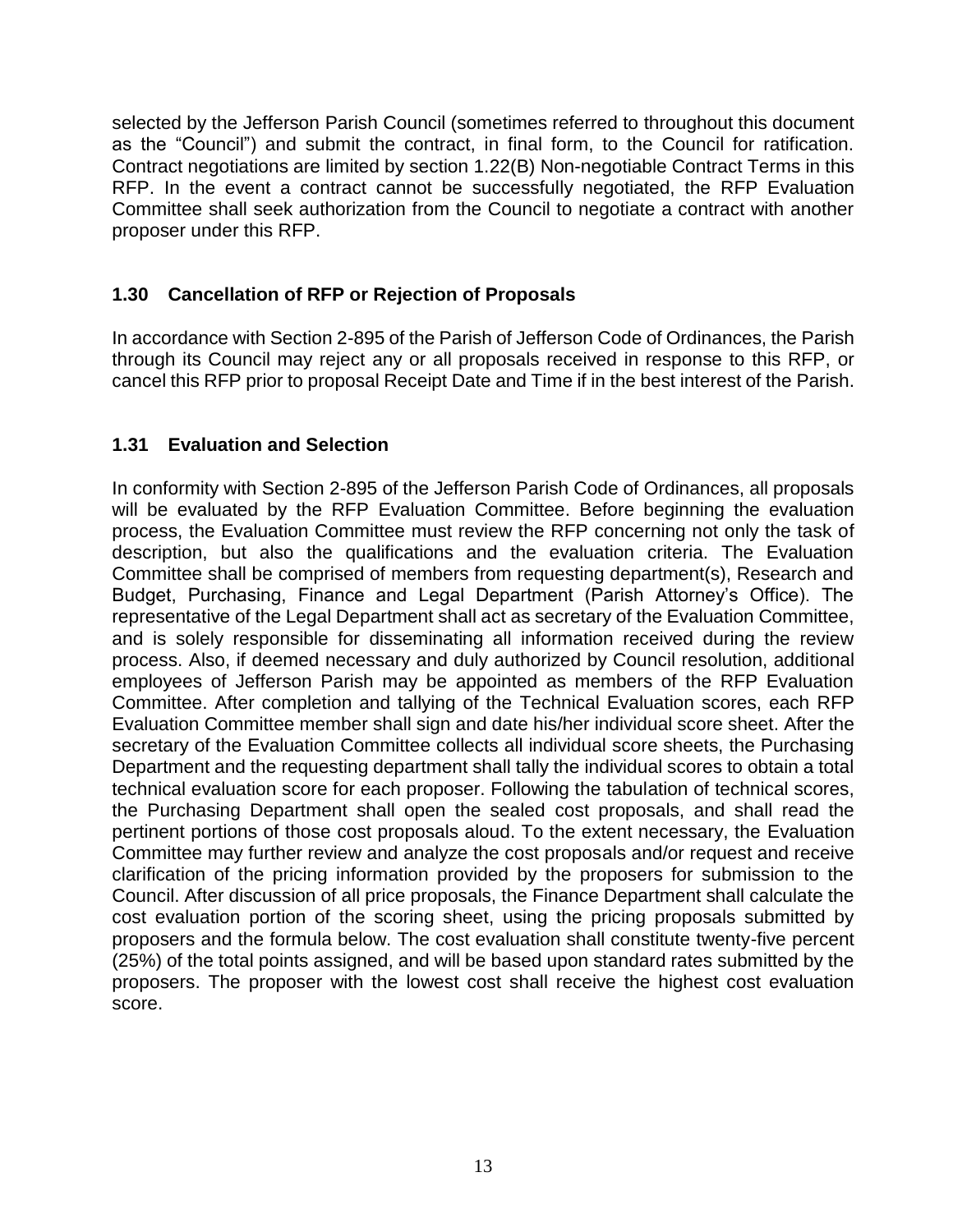Other proposers will receive a cost evaluation score computed as follows:

 $CS = (LPC/PC^*X)$ Where: CS = Computed cost score for Proposer LPC = Lowest proposed cost of all Proposers PC = Proposer's cost  $X = 25\%$  of the total number of points assigned.

After the Finance Department completes the cost evaluation scores, the Purchasing Department and the requesting department shall each add the cost evaluation scores for each proposer to the tabulated technical scores of each proposer, totaling the final number of points assigned to each proposer. The tabulated score sheet shall be signed and dated by the Purchasing Department, the Finance Department and the requesting department. The secretary of the Evaluation Committee shall collect all individual and tabulated score sheets and deliver them to the Parish Clerk. The Evaluation Committee shall prepare and forward to the Council a memorandum identifying the qualified proposers and explaining their rationale. Attached to the memorandum shall be copies of the cost proposals received in accordance with the RFP, along with any analysis or clarification completed regarding those cost proposals. A list of names of the responsive and responsible proposers shall be submitted to the Council along with a list of the non-responsive and non-responsible proposers. Responsibility of a proposer shall be determined in accordance with competitive sealed bids in the Revised Statutes of the State of Louisiana. Responsiveness shall be determined considering the materials that the proposer has submitted and the core requirements of the RFP. Proposers are invited to attend the evaluation meeting(s) and are encouraged to check the Jefferson Parish website, [www.jeffparish.net,](http://www.jeffparish.net/) for meeting details.

Upon completion of its analysis, the Council may either (i) adopt the resolution selecting the proposer(s) to supply the non-standard item(s) or perform the statement of work or scope of services; or (ii) reject all proposals. The Council shall select the proposal which received the highest cumulative score from the Evaluation Committee; except that the Council may select a proposer other than the highest-ranked proposer provided that proposer selected has been given a cumulative score by the committee that is no more than ten percent (10%) lower than the cumulative score for the highest-ranked proposer.

Award of the contract may be made without discussions after proposals are received and evaluated. Proposals should, therefore, be submitted on the most favorable terms which the proposer can submit, from a technical standpoint; and from a price standpoint. If the Evaluation Committee determines that discussions are necessary, written submissions or oral discussions/presentations may be required from all proposers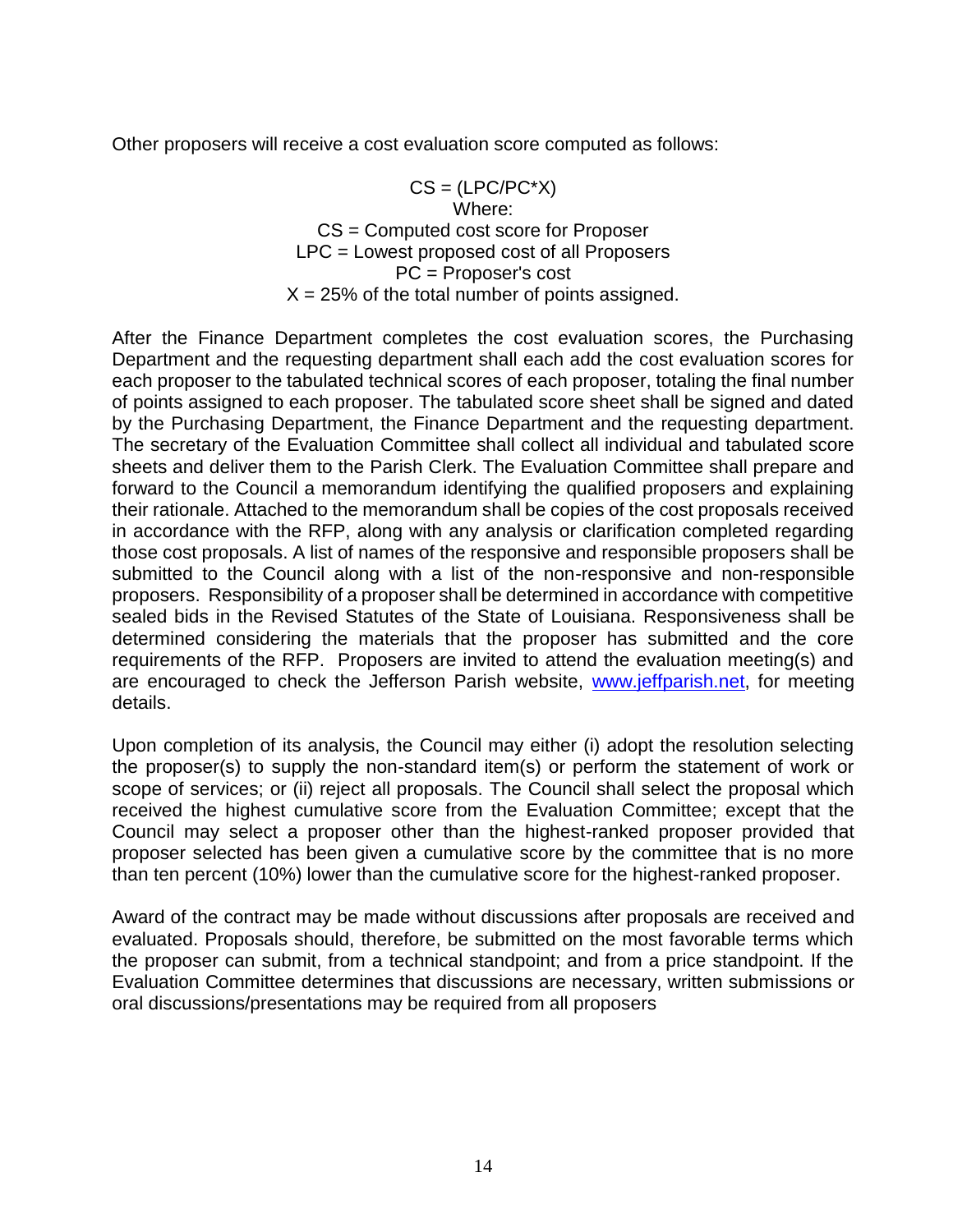#### <span id="page-14-0"></span>**1.32 Indemnification**

Proposer shall agree to indemnify and hold harmless the Parish of Jefferson, its departments, agencies, boards and commissions, officers, agents, servants and employees, including volunteers, against any and all claims, demands, suits, costs, liabilities or judgments for sums of money, and fines or penalties asserted by any party, firm or organization for loss of life or injury or damages to person or property, growing out of, resulting from, or by reason of any negligent acts, errors, and/or omissions by proposer, its agents, servants or employees, while engaged upon or in connection with the services required to be performed by proposer under this RFP.

Further, proposer shall agree to indemnify the Parish of Jefferson, its departments, agencies, boards and commissions, officers, agents, servants and employees, including volunteers for all reasonable expenses and attorney's fees incurred by or imposed in connection therewith for any loss, damage, injury or other casualty pursuant to this RFP. Proposer additionally shall agree to pay all reasonable expenses and attorney's fees incurred by the Parish of Jefferson, its departments, agencies, boards and commissions, officers, agents, servants and employees, including volunteers in establishing the right to indemnity pursuant to the provisions stated herein.

#### <span id="page-14-1"></span>**1.33 Payment for Services**

The proposer shall address and send the invoice to the Department of Parks and Recreation pursuant to the payment terms negotiated in the agreement. Payments will be made by the Department of Parks and Recreation no earlier than thirty (30) days after receipt of a properly executed invoice, and approval by the Department of Parks and Recreation. Invoices shall include the contract and order number, using department and product purchased. Invoices submitted without the referenced documentation will not be approved for payment until the required information is provided.

With each invoice submitted, the person or firm holding said non-bid contract shall acknowledge that no subcontractors or other persons have been added to the contract without prior Council approval by resolution. Failure to comply with this section shall result in penalties imposed upon the person or firm under contract as set forth in section 2-935.1 for professional service providers.

#### <span id="page-14-2"></span>**1.34 Termination**

The proposer affirmatively acknowledges and agrees that the terms of any ensuing agreement shall be binding upon the parties hereto until the work has been completed and accepted by the Parish; but said agreement may be terminated under any or all of the following conditions:

A. By mutual agreement and consent of the parties hereto.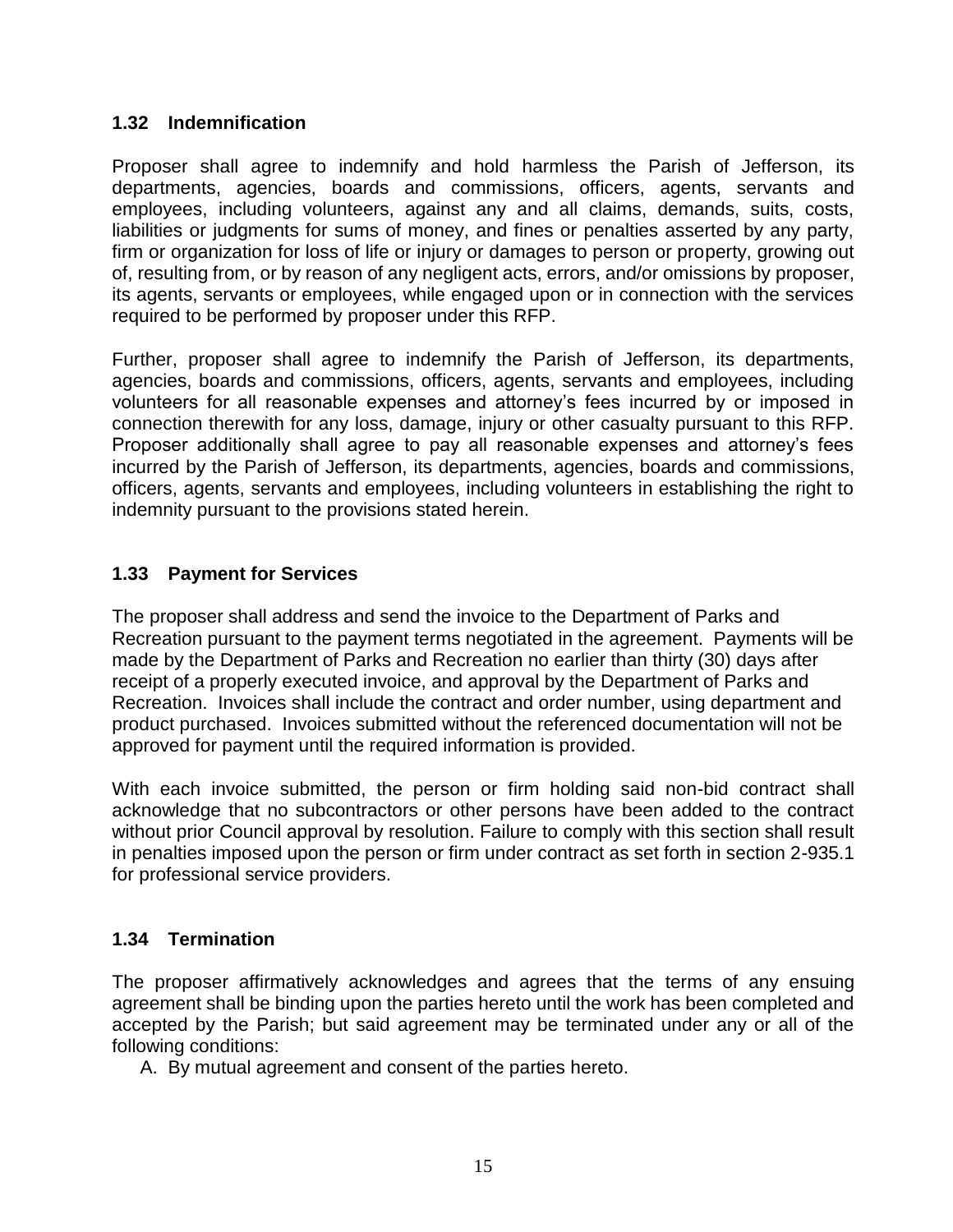- B. By the Parish as a consequence of the failure of successful proposer(s) to comply with the terms or quality of work in a satisfactory manner, proper allowance being made for circumstances beyond the control of successful proposer(s) provided the Parish will give successful proposer(s) written notice of any such failure and ten (10) days (or more if authorized in writing by the manager) to cure any such failure.
- C. By either party upon failure of the other party to fulfill its obligation as set forth in the Agreement.
- D. By the Parish for convenience by issuing successful proposer(s) thirty (30) days written notice.

The continuance of this contract is contingent upon the appropriation of funds to fulfill the requirements of the contract by the Council. If the Council fails to appropriate sufficient monies to provide for the continuation of the contract, or if such appropriation is reduced by the veto of the Parish President to prevent the total appropriation for the year from exceeding revenues for that year, or for any other lawful purpose, and the effect of such reduction is to provide insufficient monies for the continuation of the contract, the contract shall terminate on the date of the beginning of the first fiscal year for which funds are not appropriated.

#### <span id="page-15-0"></span>**1.35 Assignment**

The proposer affirmatively acknowledges and agrees that any ensuing contract shall be binding upon the successors and assigns for the parties thereto. The ensuing contract being for the personal services of the successful proposer(s) shall not be assigned or subcontracted in whole or in part by said successful proposer(s) as to the services to be performed hereunder without the written consent of the Parish, in the Parish's sole discretion.

#### <span id="page-15-1"></span>**1.36 EEOC and ADA Compliance**

The proposer agrees to abide by the requirements of the following as applicable: Title VI and VII of the Civil Rights Act of 1964, as amended by the Equal Opportunity Act of 1972, Federal Executive Order 11246, the Federal Rehabilitation Act of 1973, as amended, the Vietnam Era Veteran's Readjustment Assistant Act of 1974, Title IX of the Education Amendments of 1972, the Age Discrimination in Employment Act of 1972, and the Contracting Party agrees to abide by the requirements of the American with Disabilities Act of 1990.

The proposer shall keep informed of and comply with all federal, state and local laws, ordinances and regulations which affect his employees or prospective employees.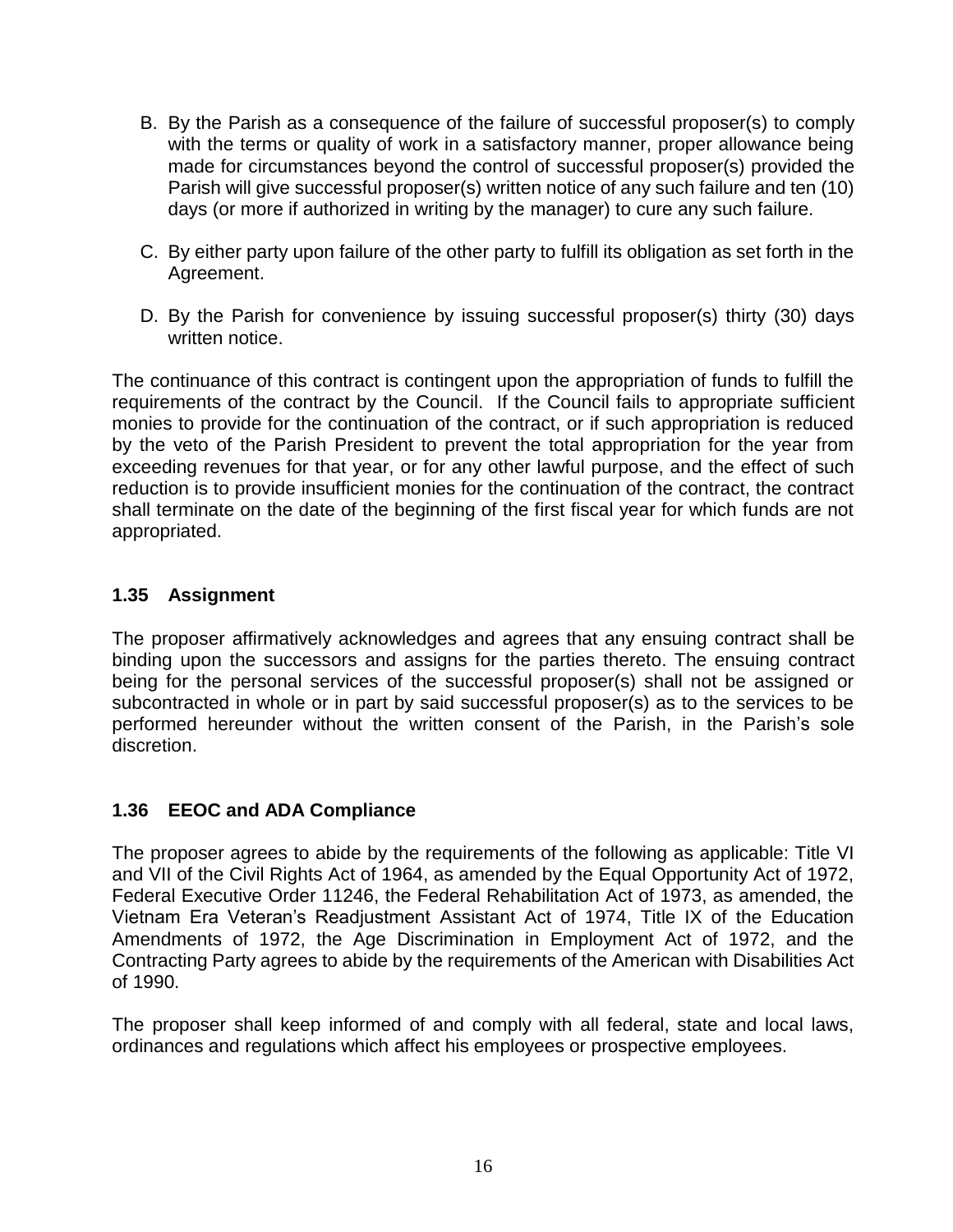Any act of discrimination committed by the proposer, or failure to comply with these statutory obligations, when applicable, shall be grounds for termination of the contract.

## <span id="page-16-0"></span>**1.37 Audit of Records**

A. Proposer(s) affirmatively acknowledges and agrees that pursuant to any ensuring contract, successful proposer shall maintain adequate books of account with respect to its services, in accordance with generally accepted accounting principles (GAAP) in a form and method acceptable to the Parish. Successful proposer(s) shall permit Parish and Parish's agents from time-to-time within forty-eight (48) hours written notice, to inspect, copy and audit during successful proposer(s) normal business office hours, the books and records pertaining to the services provided under the contract. Parish's right to audit, inspect, and make copies of proposer's records shall be at the sole expense of Parish.

Periodic and/or Annual Reports. At any time, the Parish may request that the successful proposer(s) with the minimum of thirty (30) days written notice, prepare and/or produce a report of the results of operations, as it pertains to any ensuring contract, in the previous fiscal year prepared in accordance with generally accepted accounting principles (GAAP). The report must be prepared and certified by an independent certified public accounting firm. (For purposes of said contract, each "fiscal year" begins on January 1 and ends on December 31 of the same year.)

#### <span id="page-16-1"></span>**1.38 Record Retention**

The proposer shall maintain all records in relation to this proposed agreement at its location for a period of at least two (2) years upon expiration or earlier termination of the contract or for a period stipulated by the governing State and Federal regulations, whichever is longer.

# <span id="page-16-2"></span>**1.39 Record Ownership**

The proposer acknowledges and agrees that all records, reports, documents, or other material(s) developed or resulting from this RFP shall be the sole property of the Parish of Jefferson, and shall be returned to the Parish by proposer upon request at expiration or earlier termination of a contract.

# <span id="page-16-3"></span>**1.40 Content of Contract/Order of Precedence**

In the event of a conflict among documents, the order of precedence which shall govern is as follows: 1) the final contract; and, 2) the Request for Proposal (RFP) and addenda (if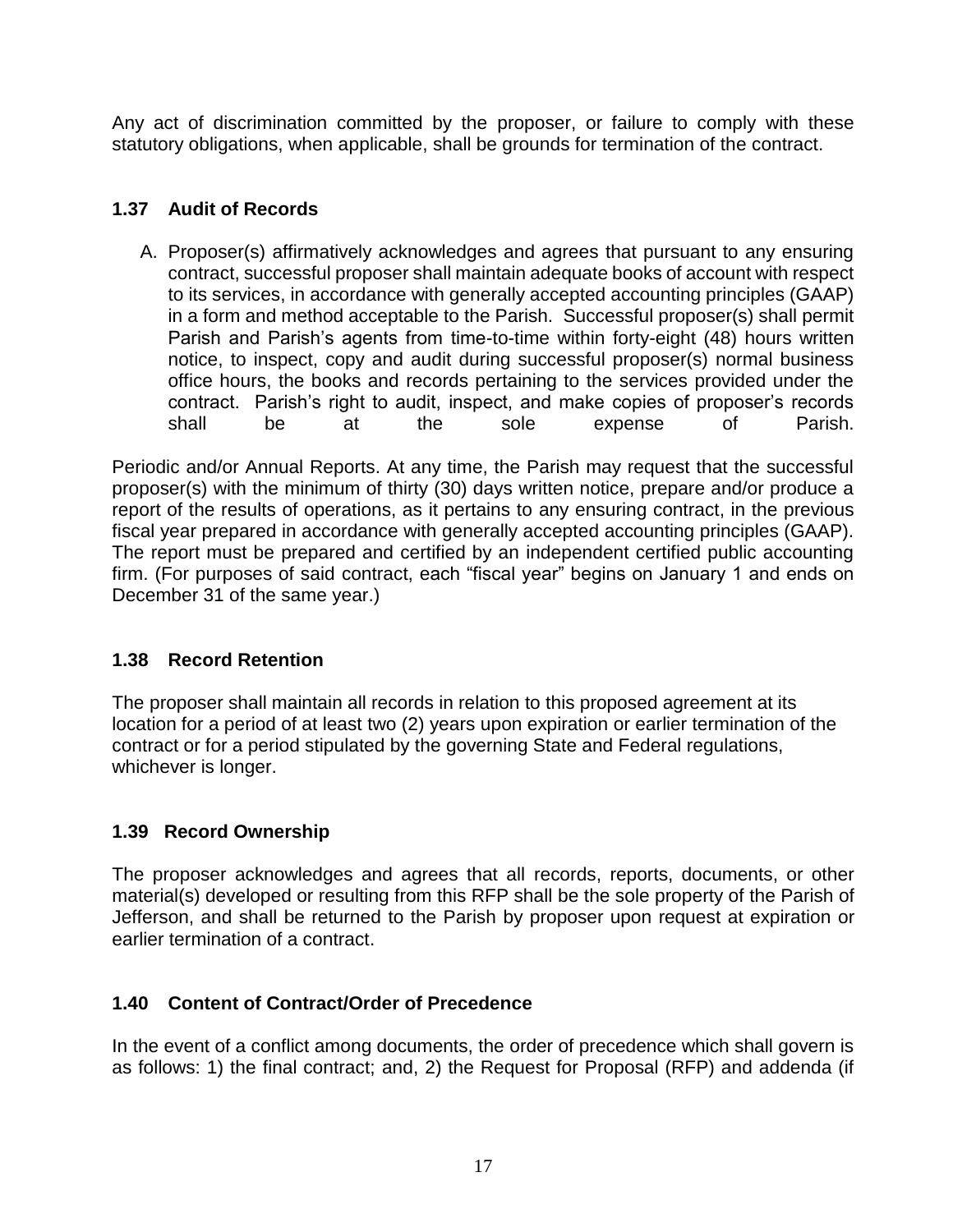any); and, 3) the proposer's proposal; and, 4) Resolution No. 136353 (previously 113646) and any amendments thereto.

## <span id="page-17-0"></span>**1.41 Contract Changes**

Upon negotiation of a bona-fide agreement between the parties, no additional changes, amendments, or modifications may be completed without the prior ratification of the Council.

## <span id="page-17-1"></span>**1.42 Substitution of Personnel**

In conformity with Section 1.6, substitution of personnel shall be ratified by the Council. In addition to the foregoing, if during the term of the contract, the proposer cannot provide the personnel or subcontractor as stated in its submission, proposer shall submit a written request for substitution supported by resume of qualifications and written certification that said substitution shall meet or exceed the requirements stated herein. Said substitution shall be at the Parish's sole discretion.

#### <span id="page-17-2"></span>**1.43 Force Majeure**

The proposer or Parish of Jefferson shall be exempted from performance under the terms and conditions of the negotiated agreement if the proposer or Parish is prevented from performing any services in whole or in part as a result of any act of God, strike, war, civil disturbance, epidemic or court order; provided the proposer or Parish of Jefferson has prudently and promptly acted to undertake any and all corrective steps that the respective parties can perform. Subject to this provision, such nonperformance shall not be construed as considered cause or grounds for early termination of this agreement.

#### <span id="page-17-3"></span>**1.44 Governing Law**

All activities associated with this RFP process shall be interpreted under the laws of the State of Louisiana. All proposal submissions shall be governed in accordance with provisions of Louisiana State laws and Jefferson Parish Code of Ordinances; standard terms and conditions; Resolution No. 136353 (previously 113646).

#### <span id="page-17-4"></span>**1.45 Claims or Controversies**

Proposer, as evidenced by his/her signature, agrees that the ensuing contract shall be made in accordance with the laws of the State of Louisiana. The proposer hereby agrees to the exclusive jurisdiction and venue of the 24th Judicial District Court for the Parish of Jefferson, State of Louisiana.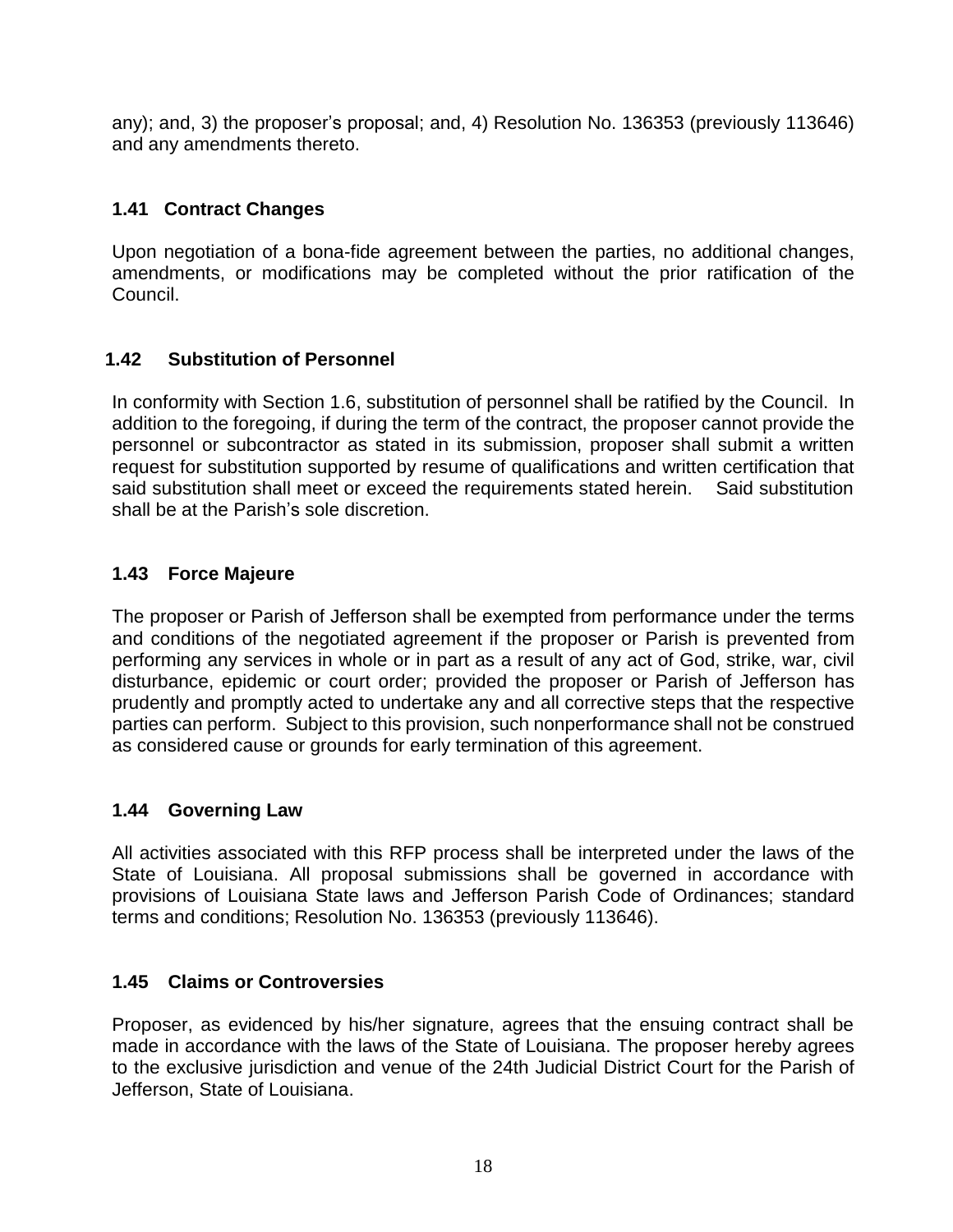# **PART II SCOPE OF WORK/SERVICES**

## <span id="page-18-0"></span>**2.1 Scope of Work/Services**

The Jefferson Parish Recreation Department is requesting proposals for charter bus service for its athletic teams (& other recreation-related activities) for out-of-parish travel on an as-needed basis. The lengths of time for these trips vary. Departure dates and destinations are often not determined until very near the departure date. Primarily these tournaments take place in July and August, though bus services may also be used for other Jefferson Parish athletic teams and recreation-related activities in every month throughout the period of this agreement. Overnight accommodations are provided to the driver by Jefferson Parish during each stay. The buses are needed for travel to other parishes within Louisiana, states bordering Louisiana, and/or other states within the continental United States. Tournaments typically last 4-8 days, though the amount of days of each trip is based upon the success of the team in its respective tournament. Locations and dates of the tournaments that Jefferson Parish participates in will not be known until 2-10 days prior to each tournament. These services will be required on an as-needed basis. Projections for 2022, 2023, 2024, and 2025 are difficult because of the difficulty to determine if our athletic teams will qualify for these tournaments.

# <span id="page-18-1"></span>**2.2 Period of Agreement**

The term of any contract shall be for three years commencing no earlier than June 24, 2022, with an option to extend for an additional one year.

# <span id="page-18-2"></span>**2.3 Cost Proposal (Price Schedule)**

Cost proposals must be submitted in separate sealed envelopes which will remain sealed until such time after the evaluation committee makes its evaluation of the proposals on all factors and criteria stated in the RFP. The cost proposals shall not be included in the evaluation criteria. Cost shall be worth twenty-five percent (25%) of the total points assigned. Evaluation of cost shall take place after technical evaluation has been completed.

Pricing **must** be submitted on the Cost Proposal (Price Schedule) furnished in Attachment "B". All proposed pricing shall be inclusive of all additional costs and expenses, including shipment. Prices submitted shall remain firm for the term of the contract, unless otherwise negotiated.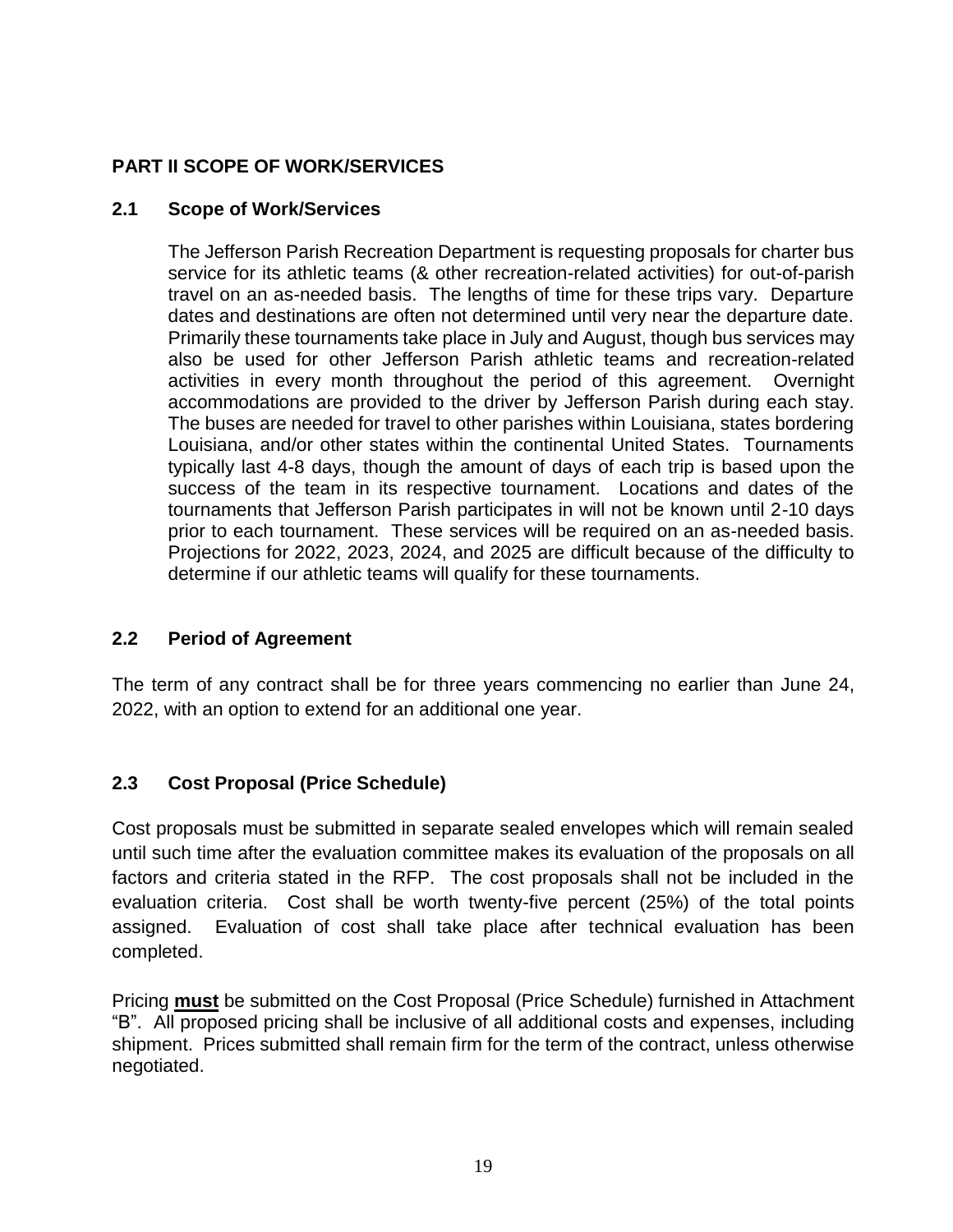# <span id="page-19-0"></span>**2.4 Deliverables**

The deliverables listed in this section are the minimum desired from the successful Proposer. Every Proposer should describe what deliverables will be provided per their proposal, and how the proposed deliverables will be provided.

- Departure dates and times available 24/7, and each month of the year, though the bulk of the needed services will take place in July and August.
- Proposer able to accommodate reservations being made with, as little as a 24-hour notification.
- A safe, air-conditioned, clean, well-maintained, fully operating, fully insured bus, able to seat a minimum of 25 passengers, with a manufacturer date no older than 2014 will be provided for all requests under this agreement.
- A certified driver passing all regulations for charter bus drivers set forth by the Louisiana Public Service Commission. Successful proposer shall be required to provide drivers who have been properly vetted by proposer, including preemployment, criminal background checks searching national databases and evidencing that the driver has no felony convictions in accordance with the Louisiana Class A, B, C, D, or E Standards; pre-employment drug/alcohol screenings using certified laboratories in accordance with uniform testing standards; and driving record checks. Parish reserves the right to inspect evidence of compliance with this provision at any time prior to or during the drivers' performance of the scope of services underlying this RFP.
- Driver able and willing to stay overnight in a Jefferson Parish-provided facility at Jefferson Parish expense for room and board.

# <span id="page-19-1"></span>**2.5 Location**

Departures for this service can be at any of Jefferson Parish Recreation Department's Eastbank or Westbank playground locations or either of its Main Business Offices.

# <span id="page-19-2"></span>**2.6 Financial Profile**

Firms are requested to submit documentation from the past 1 year demonstrating firm's financial stability. Documentation may include audited financial statements including balance sheets, income statements, documentation regarding retained earnings, assets, liabilities, etc.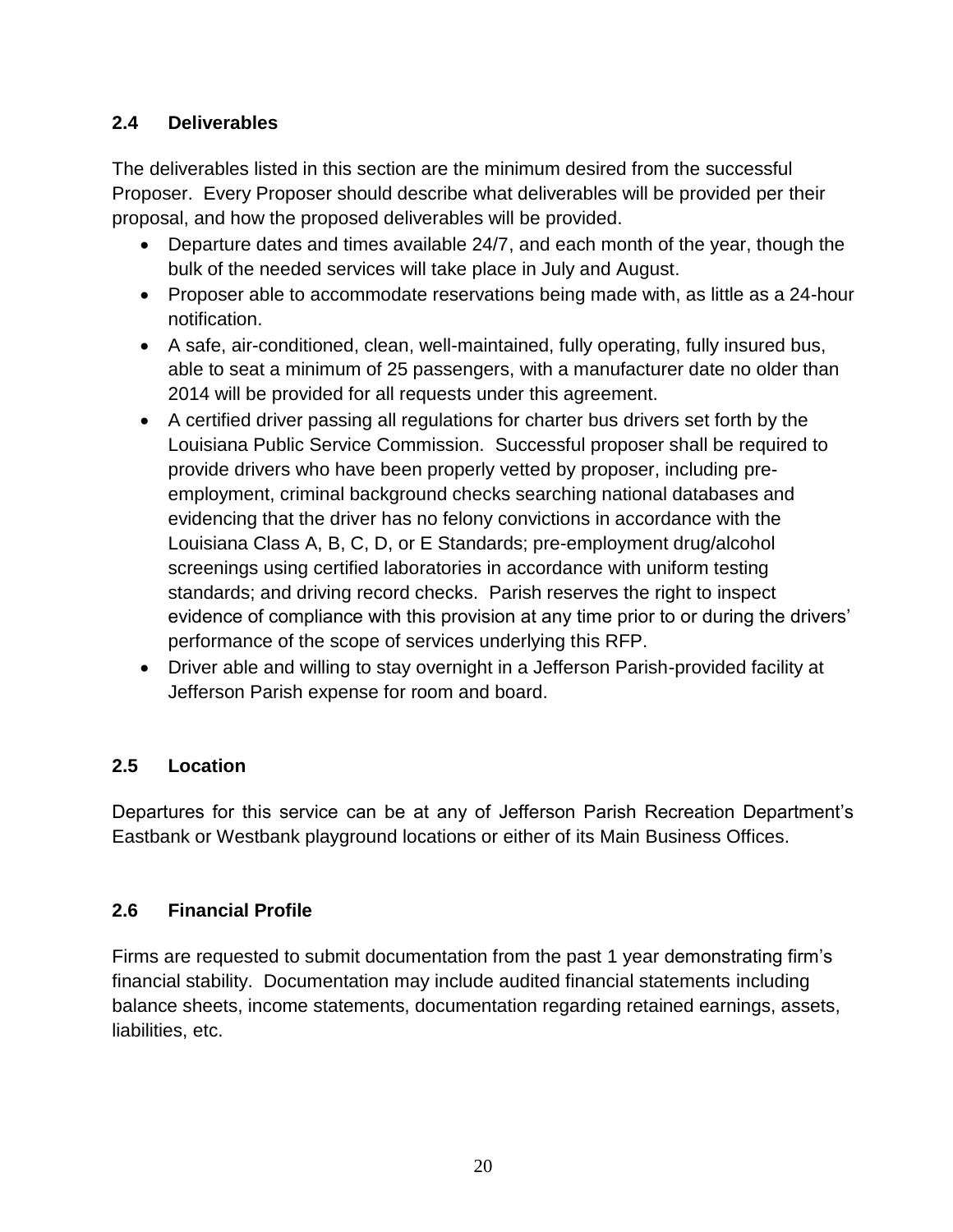## <span id="page-20-0"></span>**2.7 Proposal Elements**

#### <span id="page-20-1"></span>**(A) Technical**

Each proposer shall address how the firm will achieve/meet the scope of work as stated in Section 2.1. Technical approach shall detail the following:

- A. A safe, air-conditioned, clean, well-maintained, fully operating, fully insured bus, able to seat a minimum of 25 passengers, with a manufacturer date no older than 2014 will be provided for all requests under this agreement.
- B. Departure dates and times available 24/7.
- C. Proposer able to accommodate reservations being made with, as little as a 24-hour notification Financial Profile of Company.
- D. Driver able and willing to stay overnight in a Jefferson Parish-provided facility at Jefferson Parish expense for room and board.

# <span id="page-20-2"></span>**(B) Qualifications and Experience**

- A. A certified driver passing all regulations for charter bus drivers set forth by the Louisiana Public Service Commission. Successful proposer shall be required to provide drivers who have been properly vetted by proposer, including preemployment, criminal background checks searching national databases and evidencing that the driver has no felony convictions in accordance with the Louisiana Class A, B, C, D, or E Standards; pre-employment drug/alcohol screenings using certified laboratories in accordance with uniform testing standards; and driving record checks. Parish reserves the right to inspect evidence of compliance with this provision at any time prior to or during the drivers' performance of the scope of services underlying this RFP.
- B. References from at least three firms (governmental and/or private) for whom equal or larger scope services are either currently being provided or in recent past not to exceed two (2) years. Contact person(s), addresses and telephone numbers for each reference provided shall be included.
- C. Financial Profile of Company.

#### <span id="page-20-3"></span>**PART III FEDERAL CONTRACT PROVISIONS**

#### <span id="page-20-4"></span>**3.1 Federal Contract Provisions** Not applicable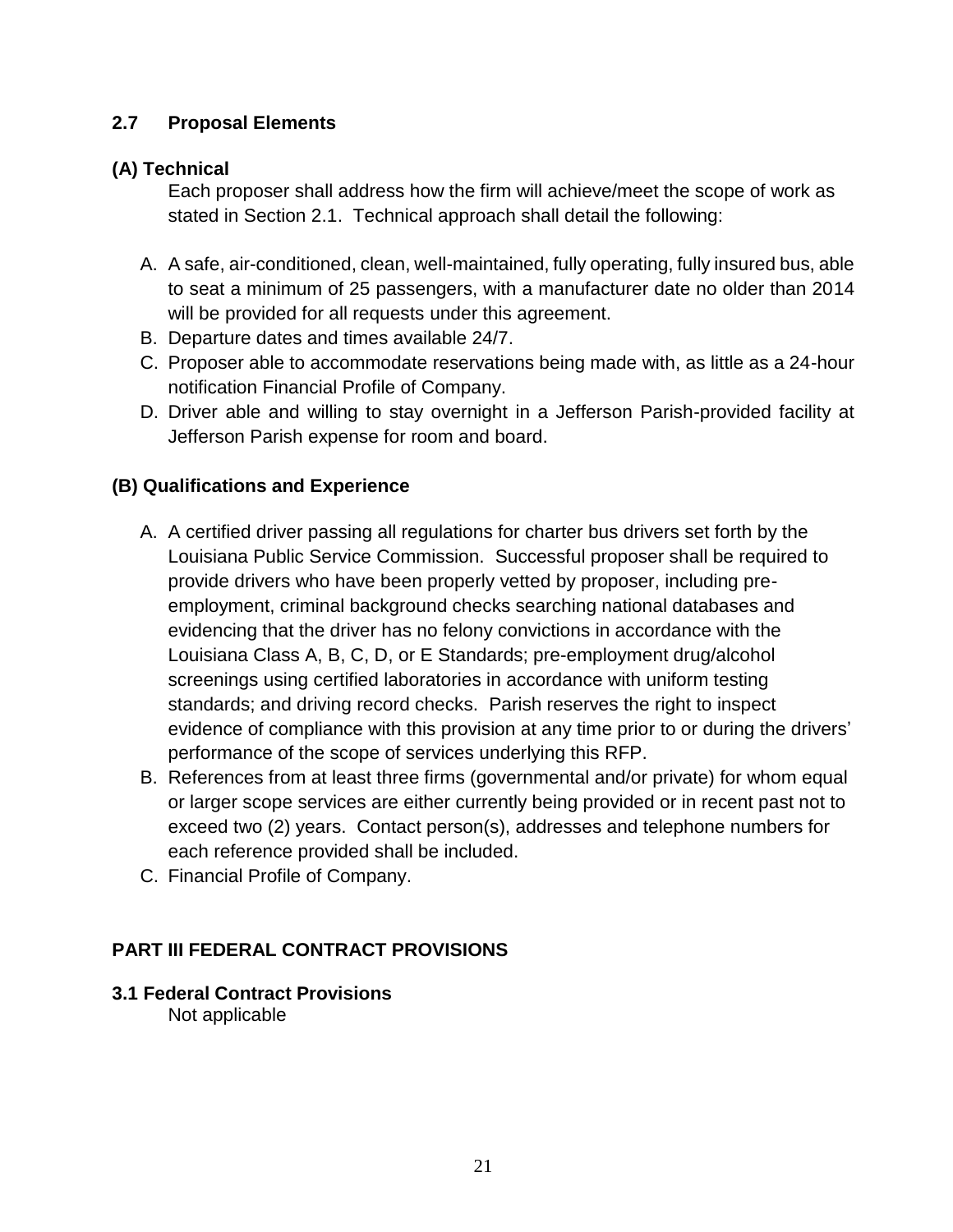#### <span id="page-21-0"></span>**PART IV EVALUATION**

#### <span id="page-21-1"></span>**4.1 Evaluation Criteria**

The proposed evaluation criteria shall be looked upon as standards which measure how well a proposer's approach meets desired performance requirements, and which permit an evaluation of the differences between desired performance characteristics and what the proposer proposes to do.

The proposed evaluation criteria shall measure how well a proposer's approach meets desired minimum performance standards defined in the RFP, and shall allow for the quantification of the differences between those stated minimum standards and what the proposer intends to do. In accordance with Section 2-895 of the Code of Ordinances for Jefferson Parish a scoring system must be devised and impartially applied to each proposal to assure objectivity and thoroughness in comparative analysis.

Cost shall be worth twenty-five percent (25%) of the total points assigned. Evaluation of cost shall take place after technical evaluation has been completed.

#### 1) TECHNICAL PROPOSAL (Maximum of 40 Points)

The following criteria shall measure the qualifications, technical capabilities and core competency of the proposers and their submissions:

- A. Safe, air-conditioned, clean, well-maintained, fully-operating, (10) fully insured buses, able to seat a minimum of 25 passengers with a manufacturer date no older than 2014 will be provided for all requests under this agreement.
- B. Departure dates and times available 24/7/365 (10)
- C. Proposer able to accommodate reservations being made (10) with, as little as a 24-hour notification.
- D. Driver able and willing to stay overnight in a Jefferson (10) \_\_\_\_\_\_\_\_\_ Parish-provided facility at Jefferson Parish expense for room and board.

#### 2) QUALIFICATIONS AND EXPERIENCE (Maximum of 35 Points)

- A. Certified drivers passing all regulations for charter bus (20) \_\_\_\_\_\_\_\_\_ drivers set forth by the Louisiana Public Service Commission.
- B. References from at least three firms (governmental (10) \_\_\_\_\_\_\_\_\_\_ and/or private) for whom equal or larger scope services are either currently being provided or in recent past not to exceed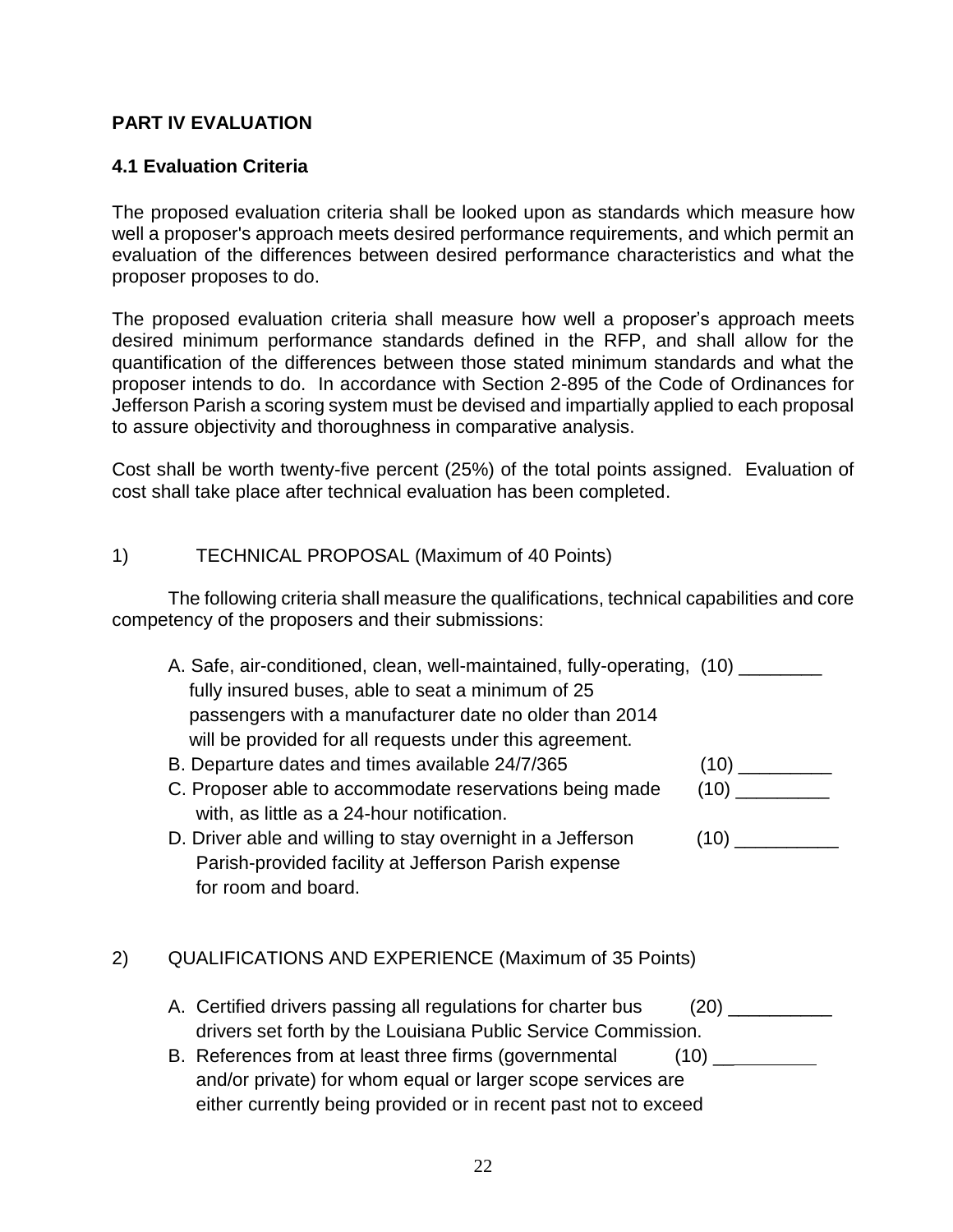|    | two (2) years. Contact person(s), addresses and telephone<br>numbers for each reference provided shall be included. |
|----|---------------------------------------------------------------------------------------------------------------------|
|    | C. Financial Profile of Company<br>(5)                                                                              |
| 3) | <b>COST PROPOSAL</b>                                                                                                |
|    | The proposer with the lowest cost shall receive the highest cost evaluation score.                                  |
|    | Other proposers will receive a cost score computed as follows:                                                      |
|    | $CS = (LPC/PC^*X)$                                                                                                  |
|    | Where: CS = Computed cost score for Proposer                                                                        |
|    | $LPC =$ Lowest proposed cost of all Proposers                                                                       |
|    | $PC =$ Proposer's cost                                                                                              |

 $X = 25\%$  of the total number of points assigned Maximum # of Points

25

#### **TOTAL MAXIMUM POINTS FOR THIS RFP 100**

#### <span id="page-22-0"></span>**PART V. PERFORMANCE STANDARDS**

## <span id="page-22-1"></span>**5.1Performance Requirements**

Not required for this RFP

#### <span id="page-22-2"></span>**5.2 Performance Measurement/Evaluation**

Not required for this RFP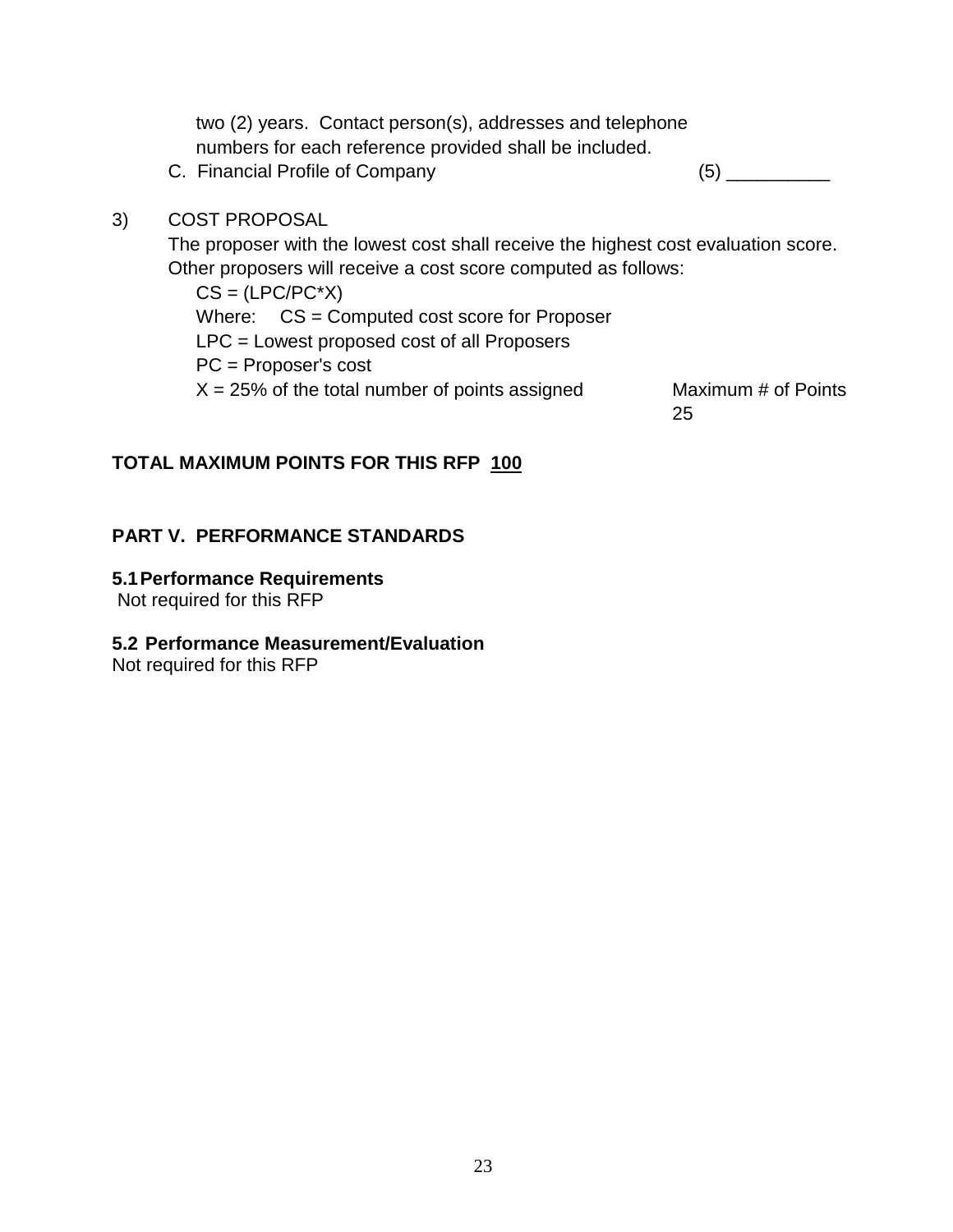#### **ATTACHMENT "A"**

#### INSURANCE REQUIREMENTS

All insurance requirements shall conform to Jefferson Parish Resolution No. 136353 (previously 113646).

The proposer shall not commence work under this contract until it has obtained all insurance and complied with the insurance requirements of the specifications and Resolution No. 136353 (amends Resolution No. 113646), as amended.

Proposers must provide with proposal submission a current (valid) insurance certificate evidencing required coverages. The current insurance certificate will be used for proof of insurance at time of evaluation. Thereafter, and prior to contract execution, the selected proposer will be required to provide final insurance certificates to the Parish which shall name **the Jefferson Parish, its Districts Departments and Agencies under the direction of the Parish President and the Parish Council** as additional insureds regarding negligence by the contractor for the Commercial General Liability, Workmen's Compensation Insurance and the Comprehensive Automobile Liability policies. Additionally, said certificates should reflect the name of the Parish Department receiving goods and services and reference the respective Jefferson Parish RFP solicitation number

#### WORKER'S COMPENSATION INSURANCE

As required by Louisiana State Statute, exception; Employer's Liability, Section B shall be \$1,000,000 per occurrence when Work is to be over water and involves maritime exposures to cover all employees not covered under the State Worker's Compensation Act, otherwise this limit shall be no less than \$500,000 per occurrence.

#### COMMERCIAL GENERAL LIABILITY

Shall provide limits not less than the following: \$1,000,000.00 Combined Single Limit per Occurrence for bodily injury and property damage.

#### COMPREHENSIVE AUTOMOBILE LIABILITY

Bodily injury liability \$1,000,000.00 each person; \$1,000,000.00 each occurrence. Property Damage Liability \$1,000,000.00 each occurrence.

#### **DEDUCTIBLES**

No insurance required shall include a deductible greater than \$10,000.00. The cost of the deductible is borne by the proposer.

#### UMBRELLA LIABILITY COVERAGE

An umbrella policy or excess may be used to meet minimum requirements.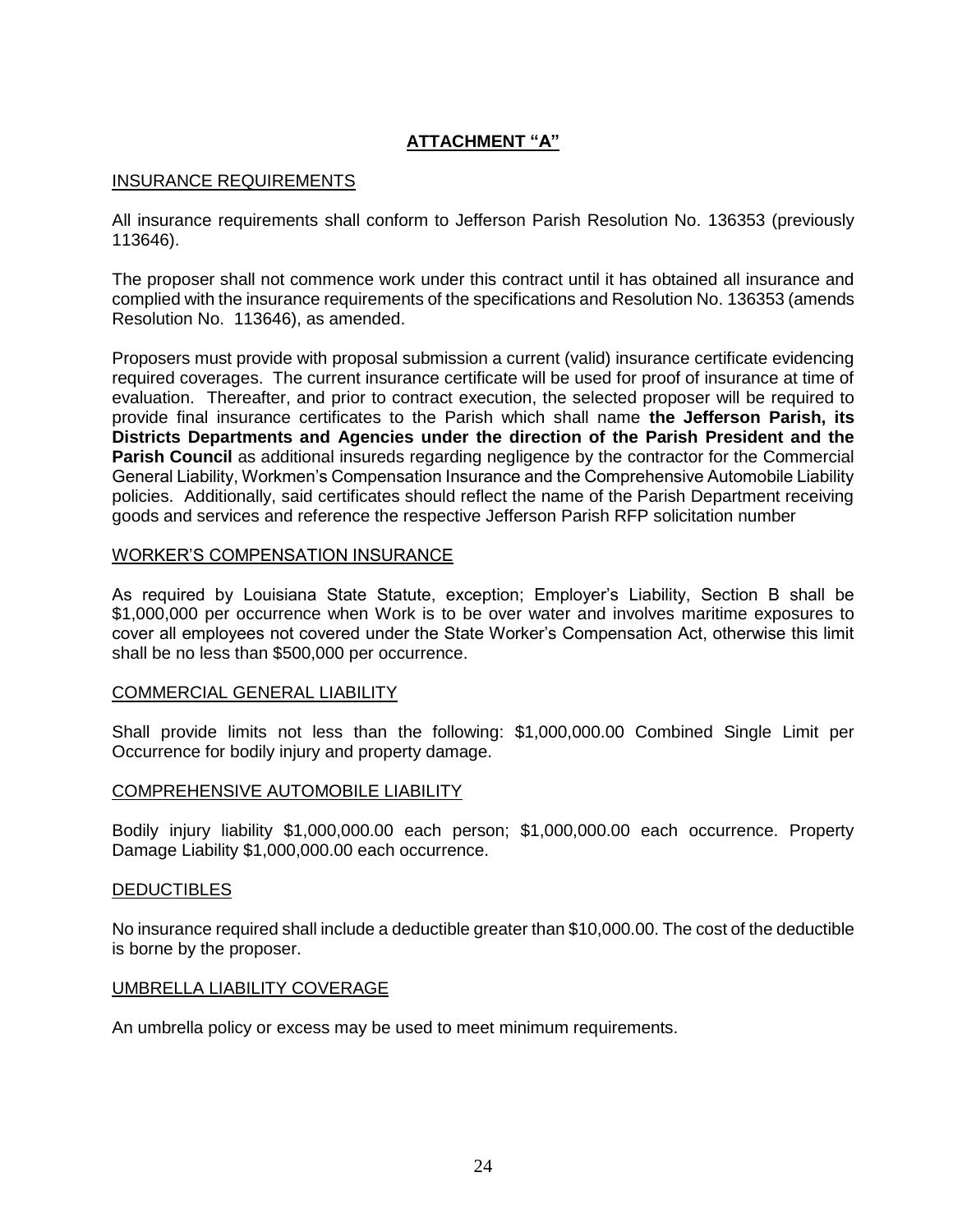## **ATTACHMENT "B"**

Prices proposed shall be firm throughout the agreement period.

| Rate per day for travel within Louisiana<br>(your rate per day should include any daily fuel surcharge amount (normally = rate per day * FS % * 1)                                                                                                                                 |  |
|------------------------------------------------------------------------------------------------------------------------------------------------------------------------------------------------------------------------------------------------------------------------------------|--|
| Rate per day for travel to a state bordering Louisiana<br>(your rate per day should include any daily fuel surcharge amount (normally = rate per day * FS % * 1)                                                                                                                   |  |
| Rate per day for travel within continental US<br>(your rate per day should include any daily fuel surcharge amount (normally = rate per day $*$ FS % $*1$ )                                                                                                                        |  |
| Cancellation fee if a reservation is cancelled within 24 hours of departure<br>date/time. If there is no charge, vendors must write "\$0.00".                                                                                                                                      |  |
| • Transportation Regulations require Driver Relief. Should Driver<br>Relief be necessary for any of JPRD's trips, please list what,<br>if any, charge JPRD will receive for this service.<br>If per mile, please describe how miles are calculated (from what point to what point) |  |
| Any other costs that will be included on your final invoice for the<br>above mentioned services (please describe)                                                                                                                                                                  |  |
|                                                                                                                                                                                                                                                                                    |  |

**GRAND TOTAL \$**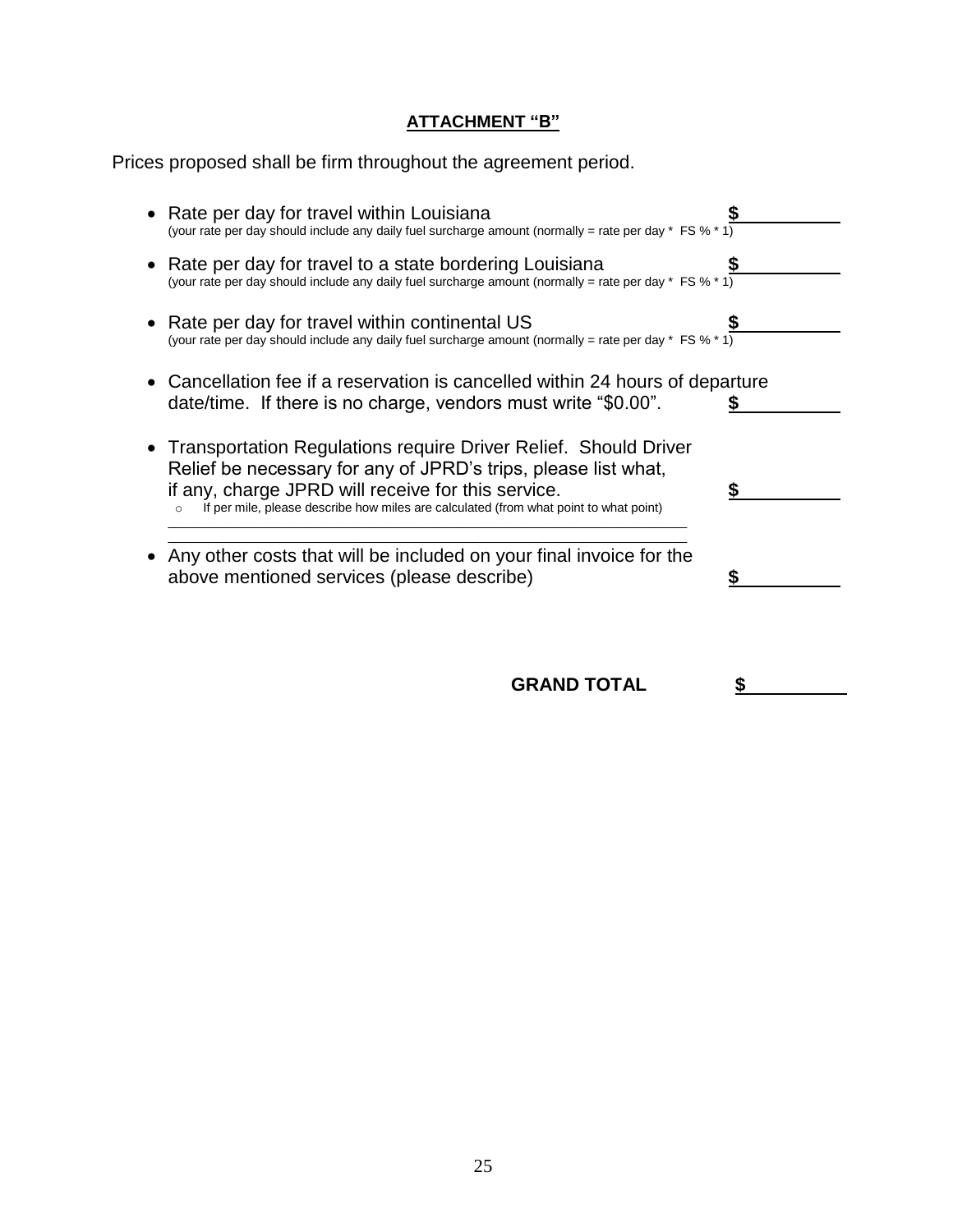**Request for Proposals # 437**

# **To Provide Charter Bus Service for Team Travel for Jefferson Parish Athletic Teams and Other Related Needs on an As-Needed Basis for a Period of Three (3) Years with an Option of One (1) Additional Year**

# **SIGNATURE PAGE**

| the Jefferson Parish ____________Department. | The Jefferson Parish Department of Purchasing is soliciting Request for Proposals (RFP'S) from<br>qualified proposers who are interested in providing FILL IN PROJECT DESCRIPTION for the for<br>Request for Proposals will be received until 3:30 p.m. Local Time on: _____, ______, 2021. |
|----------------------------------------------|---------------------------------------------------------------------------------------------------------------------------------------------------------------------------------------------------------------------------------------------------------------------------------------------|
| Acknowledge Receipt of Addenda:              | Number:<br>Number:                                                                                                                                                                                                                                                                          |
|                                              |                                                                                                                                                                                                                                                                                             |
|                                              |                                                                                                                                                                                                                                                                                             |
|                                              |                                                                                                                                                                                                                                                                                             |
|                                              |                                                                                                                                                                                                                                                                                             |
|                                              |                                                                                                                                                                                                                                                                                             |
|                                              |                                                                                                                                                                                                                                                                                             |
|                                              |                                                                                                                                                                                                                                                                                             |
| Date: $\frac{1}{2}$                          |                                                                                                                                                                                                                                                                                             |

This RFP signature page must be signed by an authorized Representative of the Company/Firm for proposal to be valid. Signing indicates you have read and comply with the Instructions and Conditions.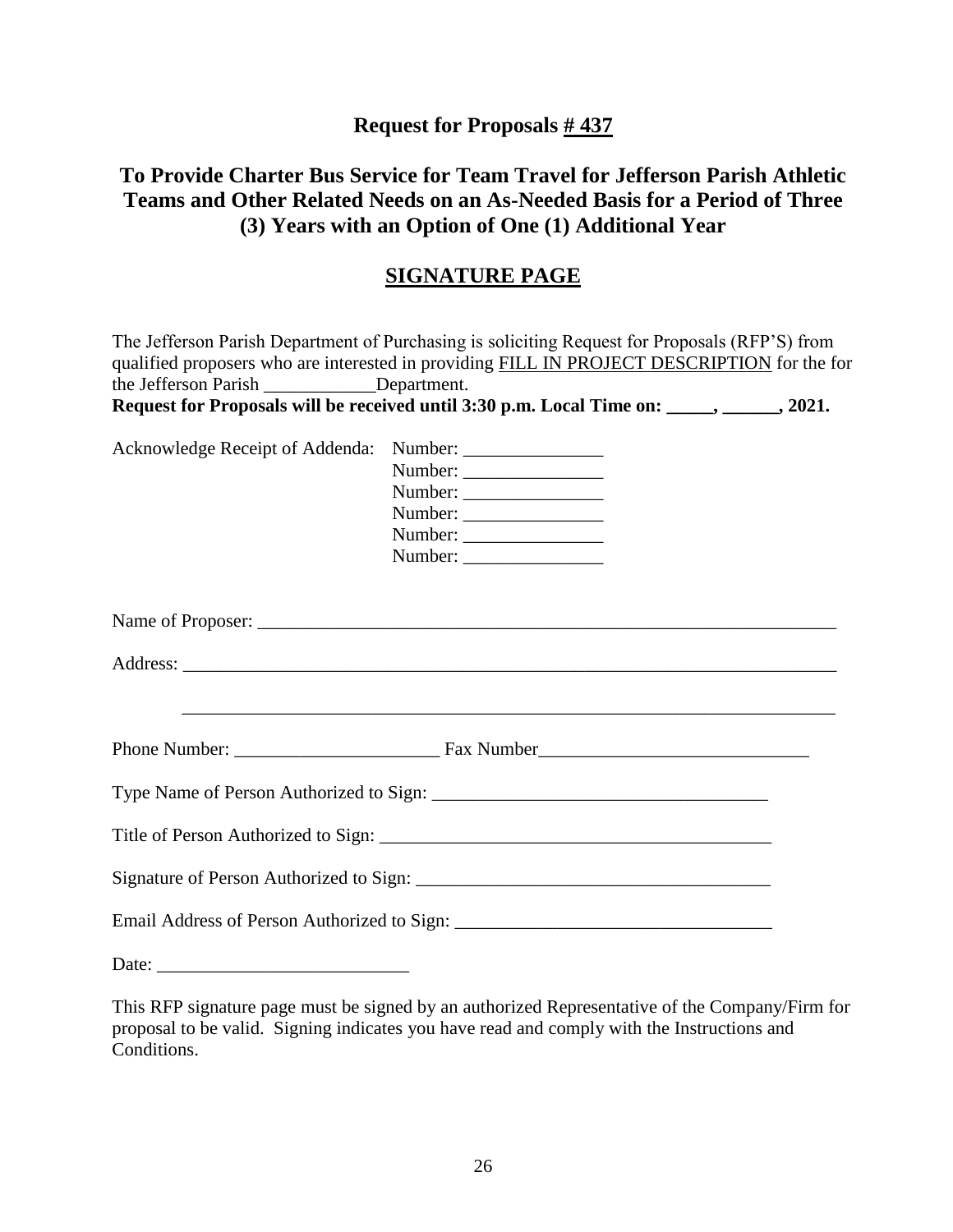# **CORPORATE RESOLUTION**

EXCERPT FROM MINUTES OF MEETING OF THE BOARD OF DIRECTORS OF

INCORPORATED.

AT THE MEETING OF DIRECTORS OF INCORPORATED, DULY NOTICED AND HELD ON A QUORUM BEING THERE PRESENT, ON MOTION DULY MADE AND SECONDED. IT WAS:

RESOLVED THAT \_\_\_\_\_\_\_\_\_\_\_\_\_\_\_\_\_\_\_\_\_\_\_\_\_\_\_\_\_\_\_\_\_\_\_\_\_\_\_\_\_, BE AND IS HEREBY APPOINTED, CONSTITUTED AND DESIGNATED AS AGENT AND ATTORNEY-IN-FACT OF THE CORPORATION WITH FULL POWER AND AUTHORITY TO ACT ON BEHALF OF THIS CORPORATION IN ALL NEGOTIATIONS, BIDDING, CONCERNS AND TRANSACTIONS WITH THE PARISH OF JEFFERSON OR ANY OF ITS AGENCIES, DEPARTMENTS, EMPLOYEES OR AGENTS, INCLUDING BUT NOT LIMITED TO, THE EXECUTION OF ALL PROPOSALS, PAPERS, DOCUMENTS, AFFIDAVITS, BONDS, SURETIES, CONTRACTS AND ACTS AND TO RECEIVE ALL PURCHASE ORDERS AND NOTICES ISSUED PURSUANT TO THE PROVISIONS OF ANY SUCH PROPOSAL OR CONTRACT, THIS CORPORATION HEREBY RATIFYING, APPROVING, CONFIRMING, AND ACCEPTING EACH AND EVERY SUCH ACT PERFORMED BY SAID AGENT AND ATTORNEY-IN-FACT.

> I HEREBY CERTIFY THE FOREGOING TO BE A TRUE AND CORRECT COPY OF AN EXCERPT OF THE MINUTES OF THE ABOVE DATED MEETING OF THE BOARD OF DIRECTORS OF SAID CORPORATION, AND THE SAME HAS NOT BEEN REVOKED OR RESCINDED.

#### **SECRETARY-TREASURER**

 **DATE**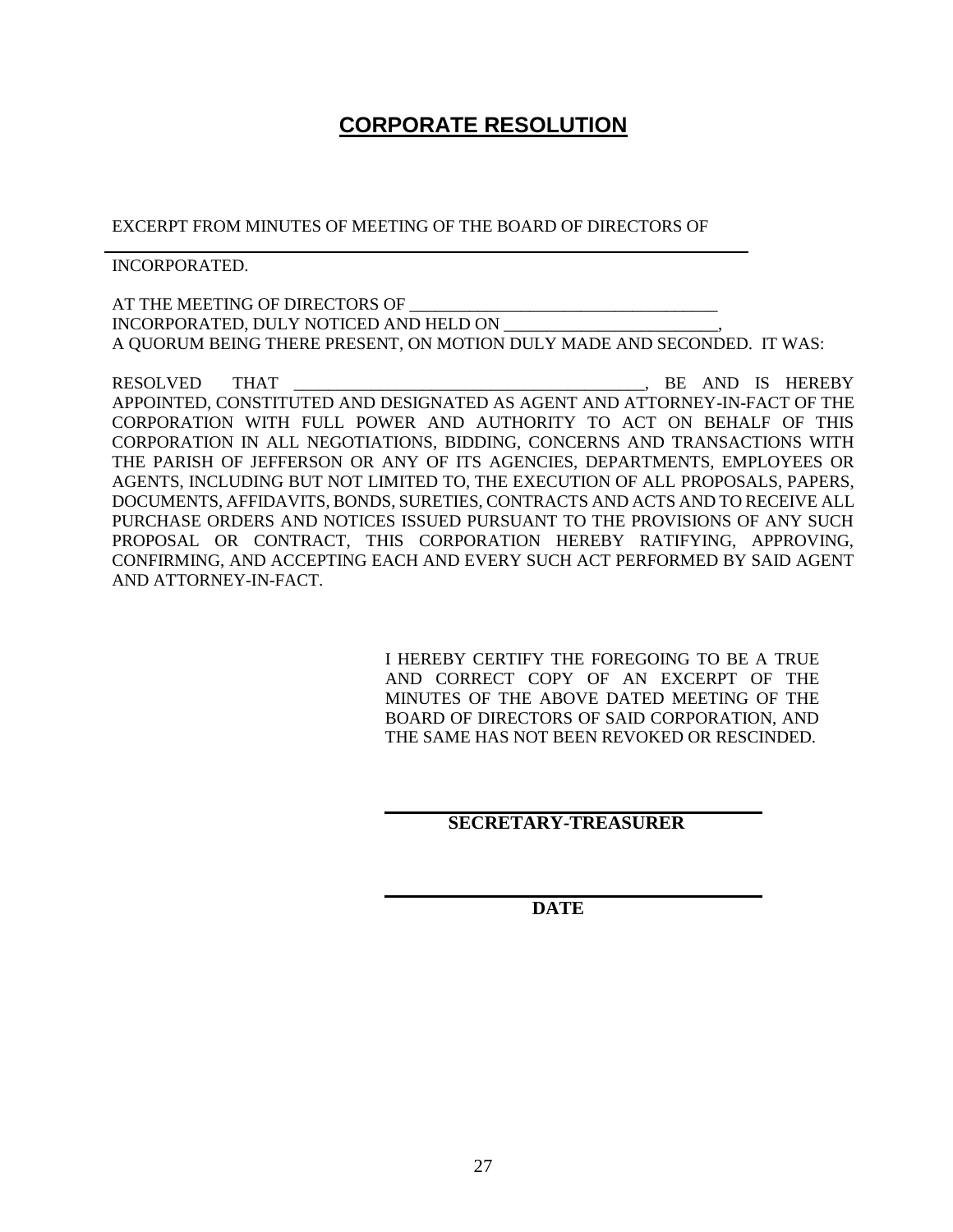# **Request for Proposal Affidavit Instructions**

- **Affidavit is supplied as a courtesy to Affiants, but it is the responsibility of the affiant to insure the affidavit they submit to Jefferson Parish complies, in both form and content, with federal, state and Parish laws.**
- **Affidavit must be signed by an authorized representative of the entity or the affidavit will not be accepted.**
- **Affidavit must be notarized or the affidavit will not be accepted.**
- **Notary must sign name, print name, and include bar/notary number, or the affidavit will not be accepted.**
- **Affiant MUST select either A or B when required or the affidavit will not be accepted.**
- **Affiants who select choice A must include an attachment or the affidavit will not be accepted.**
- **If both choice A and B are selected, the affidavit will not be accepted.**
- **Affidavit marked N/A will not be accepted.**
- **It is the responsibility of the Affiant to submit a new affidavit if any additional campaign contributions are made after the affidavit is executed but prior to the time the Council acts on the matter.**
- **Failure to submit or properly execute the RFP Affidavit will result in the proposal being deemed non-responsive in accordance with Sec. 2-895(b) of the Jefferson Parish Code of Ordinances.**

*Instruction sheet may be omitted when submitting the affidavit.*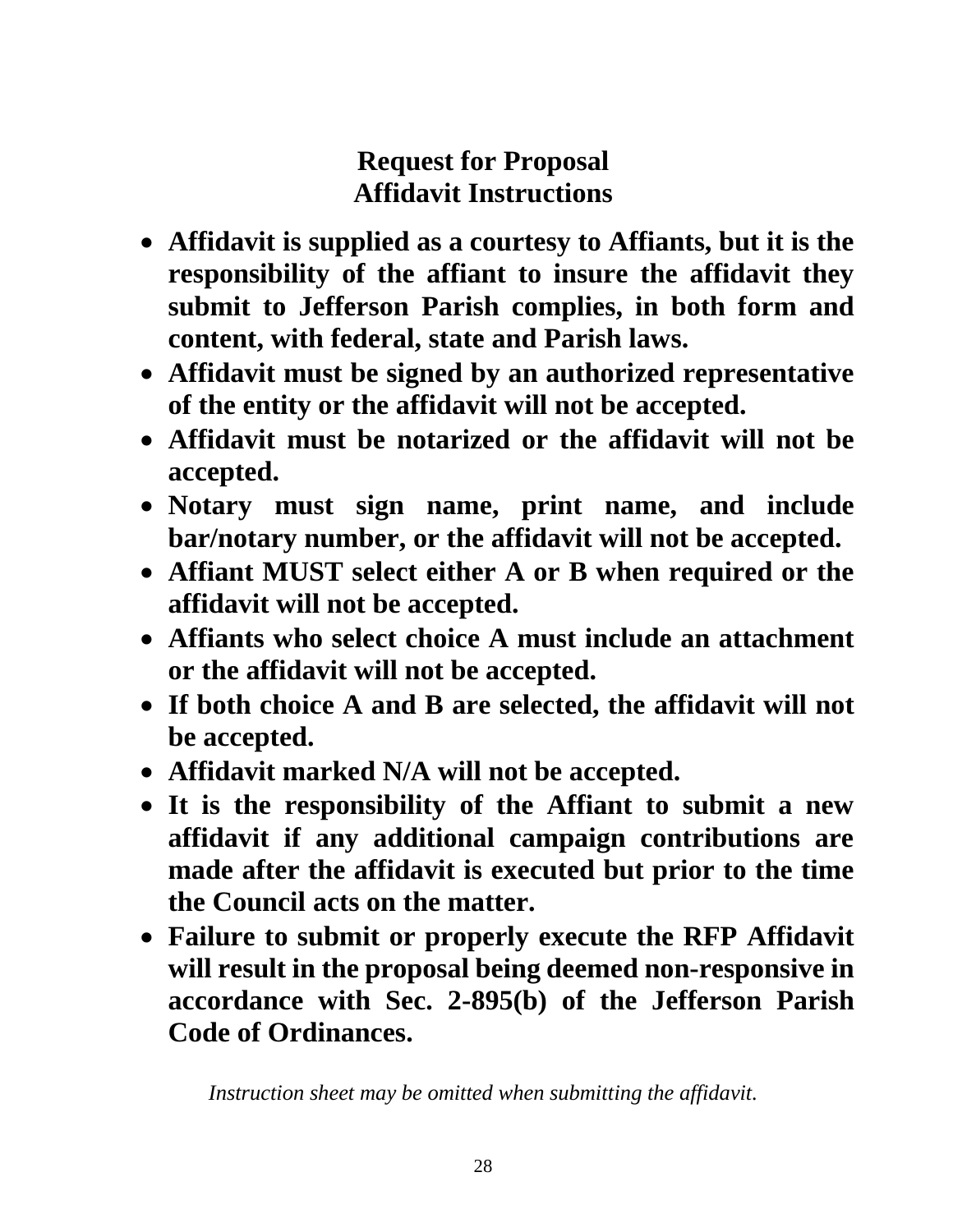#### **Request for Proposal**

#### AFFIDAVIT

**STATE OF \_\_\_\_\_\_\_\_\_\_\_\_\_\_\_\_\_\_** 

**PARISH/COUNTY OF \_\_\_\_\_\_\_\_\_\_\_\_\_\_\_\_\_**

BEFORE ME, the undersigned authority, personally came and appeared: \_\_\_\_\_\_\_\_\_\_\_\_

(Affiant) who after being by me duly sworn, deposed and said that he/she

is the fully authorized  $\frac{1}{\sqrt{1-\frac{1}{2}}\sqrt{1-\frac{1}{2}}\sqrt{1-\frac{1}{2}}\sqrt{1-\frac{1}{2}}\sqrt{1-\frac{1}{2}}\sqrt{1-\frac{1}{2}}\sqrt{1-\frac{1}{2}}\sqrt{1-\frac{1}{2}}\sqrt{1-\frac{1}{2}}\sqrt{1-\frac{1}{2}}\sqrt{1-\frac{1}{2}}\sqrt{1-\frac{1}{2}}\sqrt{1-\frac{1}{2}}\sqrt{1-\frac{1}{2}}\sqrt{1-\frac{1}{2}}\sqrt{1-\frac{1}{2}}\sqrt{1-\frac{1}{2}}\sqrt{1$ 

who submitted a proposal in response to RFP Number \_\_\_\_\_\_\_\_\_\_, to the Parish of Jefferson.

Affiant further said:

Campaign Contribution Disclosures

# **(Choose A or B, if option A is indicated please include the required attachment):**

- **Choice A Attached hereto is a list of all campaign contributions, including the** date and amount of each contribution, made to current or former elected officials of the Parish of Jefferson by Entity, Affiant, and/or officers, directors and owners, including employees, owning 25% or more of the Entity during the two-year period immediately preceding the date of this affidavit or the current term of the elected official, whichever is greater. Further, Entity, Affiant, and/or Entity Owners have not made any contributions to or in support of current or former members of the Jefferson Parish Council or the Jefferson Parish President through or in the name of another person or legal entity, either directly or indirectly.
- **Choice B** \_\_\_\_\_\_ there are **NO** campaign contributions made which would require disclosure under Choice A of this section.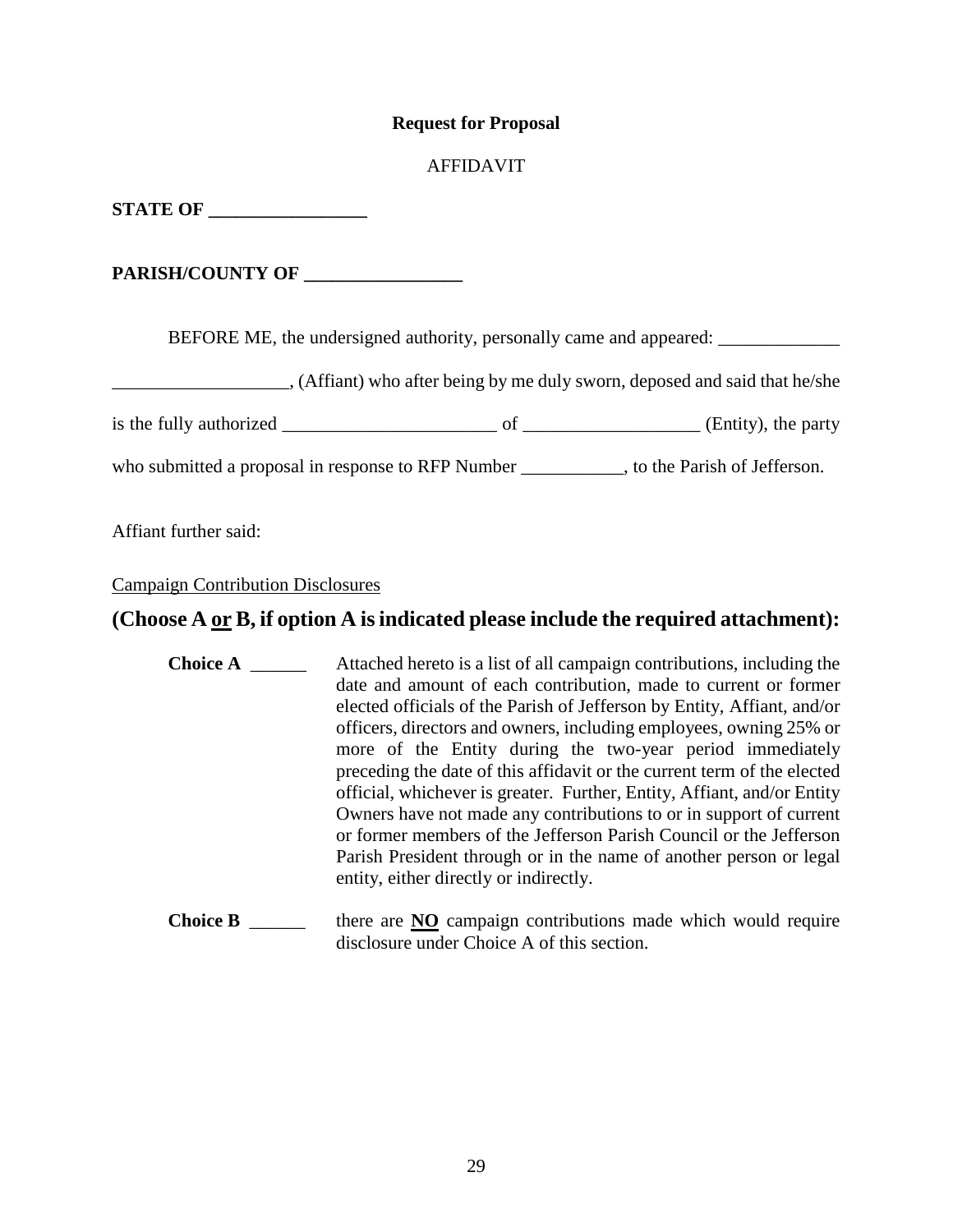Affiant further said:

#### Debt Disclosures

# **(Choose A or B, if option A is indicated please include the required attachment):**

- **Choice A** \_\_\_\_\_\_\_\_\_ Attached hereto is a list of all debts owed by the affiant to any elected or appointed official of the Parish of Jefferson, and any and all debts owed by any elected or appointed official of the Parish to the Affiant.
- **Choice B** \_\_\_\_\_\_ There are **NO** debts which would require disclosure under Choice A of this section.

Affiant further said:

## Solicitation of Campaign Contribution Disclosures **(Choose A or B, if option A is indicated please include the required attachment):**

**Choice A** \_\_\_\_\_\_ Attached hereto is a list of all elected officials of the Parish of Jefferson, whether still holding office at the time of the affidavit or not, where the elected official, individually, either by **telephone or by personal contact**, solicited a campaign contribution or other monetary consideration from the Entity, including the Entity's officers, directors and owners, and employees owning twenty-five percent (25%) or more of the Entity, during the two-year period immediately preceding the date the affidavit is signed. Further, to the extent known to the Affiant, the date of any such solicitation is included on the attached list. **Choice B** \_\_\_\_\_\_\_ there are **NO** solicitations for campaign contributions which would require disclosure under Choice A of this section.

Affiant further said:

That Affiant has employed no person, corporation, firm, association, or other organization, either directly or indirectly, to secure the public contract under which he received payment, other than persons regularly employed by the Affiant whose services in connection with the construction, alteration or demolition of the public building or project or in securing the public contract were in the regular course of their duties for Affiant; and